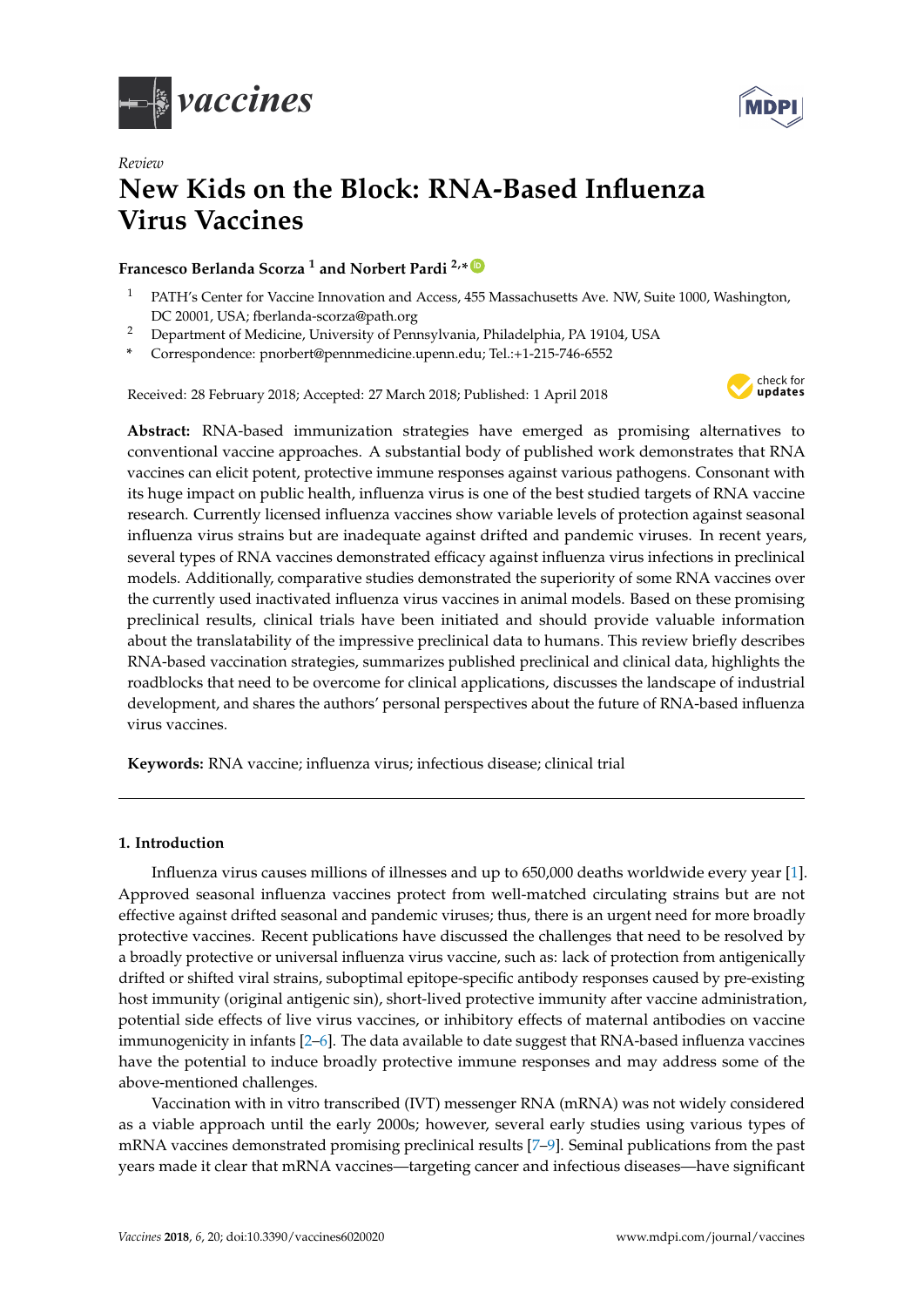therapeutic potential and might represent the next generation of prophylactic and therapeutic vaccines (reviewed in [\[10\]](#page-11-3)).

Early studies using naked (uncomplexed) unmodified RNA for immunization via the intramuscular route demonstrated some efficacy against various infectious pathogens [\[11\]](#page-11-4) but substantial improvements were necessary to make mRNA into a potent vaccine. The major goals were to increase the in vivo half-life of mRNA and achieve high in vivo translatability to produce large amounts of immunogen for extended periods of time after vaccine administration. Apart from intranodally administered naked mRNA vaccines (discussed in [\[10\]](#page-11-3)), most potent iterations of directly injectable mRNA vaccines have two major components: (1) a fairly stable, highly translatable, optimized mRNA and (2) a carrier molecule that encapsulates mRNA. (1) mRNA is transcribed by a bacteriophage RNA polymerase from a linear DNA template (linearized plasmid or PCR product) containing a T3, T7 or Sp6 phage promoter [\[12\]](#page-11-5). Introduction of naturally occurring modified nucleosides, optimization of the codon composition (replacing rare codons with frequently used synonymous codons) and purification of the in vitro transcribed mRNA can yield increases of many orders of magnitude in protein translation from mRNA via the silencing of various innate immune sensing pathways [\[13–](#page-11-6)[18\]](#page-11-7). Further optimization steps, such as the incorporation of  $5'$  and  $3'$  UTR elements that increase mRNA stability and translatability, optimization of the length of poly(A) tail and addition of a  $5'$  cap structure also proved to be critical in achieving therapeutic potency [\[19–](#page-11-8)[22\]](#page-11-9). (2) The vast majority of directly injectable mRNA vaccines have a component that protects mRNA from extracellular RNases, facilitates cellular uptake, and often serves as an adjuvant to improve immune responses. Lipid nanoparticles (LNPs) are probably the most frequently used mRNA carriers, but several natural and synthetic polymers have also proved to be efficacious mRNA delivery tools (reviewed in [\[23](#page-11-10)[,24\]](#page-11-11)).

Various formats of RNA vaccines against influenza virus have demonstrated potent immunogenicity in preclinical models (Table [1](#page-2-0) and discussed in Section [2\)](#page-3-0). Moreover, RNA-based influenza vaccines offer critical advantages over other approaches (detailed in Table [2\)](#page-2-1) such as a favorable safety profile (RNA is a non-infectious, non-integrating molecule degraded by normal cellular processes), highly controllable immunogen production, the absence of anti-vector immunity that enables repeated administration, and, importantly, rapid, scalable production without the use of eggs or complex cell culture systems. The latter is particularly important because some viruses do not grow well in eggs or they can develop egg-adaptive mutations that can alter the antigenicity of the viral surface proteins [\[25–](#page-12-0)[27\]](#page-12-1). Additionally, generation of FDA-approved conventional influenza virus vaccines can take several months, which can be too long to influence the outcome of an influenza virus pandemic [\[28\]](#page-12-2). In contrast, once the genetic sequences of the circulating influenza virus strains are known, RNA vaccines can be easily updated giving an adequate response to viral antigenic drift.

| Vaccine Platform                               | Immunogens and Route (s)<br>of Administration                                                      | <b>Species</b>  | <b>Results and References</b>                                                     |
|------------------------------------------------|----------------------------------------------------------------------------------------------------|-----------------|-----------------------------------------------------------------------------------|
| SAM (uncomplexed)                              | HA from $A/P$ uerto Rico/8/34;<br>i.m.                                                             | mouse           | Partial protection from<br>homologous virus [11]                                  |
| <b>SAM-LNP</b>                                 | NP and M1 from A/Puerto<br>$Rico/8/34$ ;<br>i.m.                                                   | mouse           | Increased survival after<br>homologous and heterosubtypic<br>virus infection [29] |
| <b>SAM-CNE</b>                                 | HA from<br>$A/California / 7/2009$ ;<br>i.m.                                                       | mouse<br>ferret | Increased survival after<br>homologous and heterologous<br>virus infection [30]   |
| SAM-PEI and<br>unmodified,<br>uncomplexed mRNA | HA from<br>$A/California / 07 / 2009$ ,<br>$A/Hong Kong/1/68$ ,<br>B/Massachusetts/2/2012;<br>i.m. | mouse           | Protection from the homologous<br>viruses $[31]$                                  |

**Table 1.** RNA vaccines against influenza virus.\*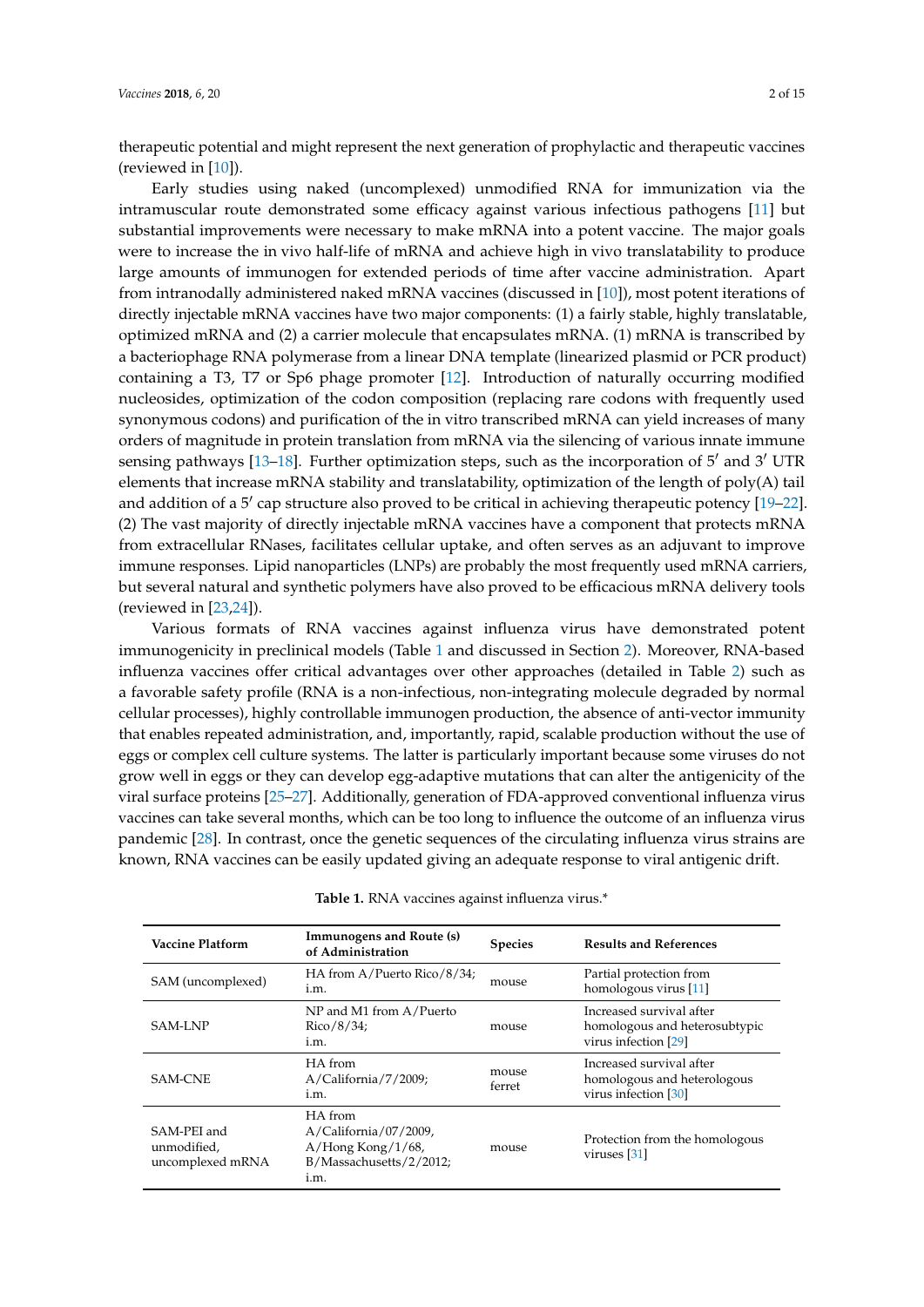<span id="page-2-0"></span>

| <b>SAM-MDNP</b>                 | HA from $A/WSN/33$ ;<br>i.m.                                                                                        | mouse                                  | Protection from the homologous<br>virus $[32]$                                                                                                                    |
|---------------------------------|---------------------------------------------------------------------------------------------------------------------|----------------------------------------|-------------------------------------------------------------------------------------------------------------------------------------------------------------------|
| RNActive vaccine                | HA from multiple<br>antigenically distant influenza<br>virus strains, NA and NP from<br>A/Puerto Rico/8/34;<br>i.d. | mouse<br>ferret<br>pig                 | Protection from homologous<br>viruses and increased survival<br>after heterologous virus challenge<br>in mice, protection from<br>heterologous virus in pigs [33] |
| Nucleoside-modified<br>mRNA-LNP | HA from<br>A/Jiangxi-Donghu/346/2013<br>$(H10N8)$ and<br>A/Anhui/1/2013 (H7N9);<br>i.d., i.m.                       | mouse<br>ferret<br><b>NHP</b><br>human | Protection from homologous virus<br>in mice and ferrets, protective HAI<br>titers in NHPs and humans [34]                                                         |

**Table 1.** *Cont.*

\* only studies where protective efficacy was reported are listed here. SAM: self-amplifying mRNA, LNP: lipid nanoparticle, CNE: cationic nanoemulsion, PEI: polyethylenimine, MDNP: modified dendrimer nanoparticle, NHP: non-human primate, HA: hemagglutinin, NP: nucleoprotein, NA: neuraminidase, M1: matrix protein 1, i.d.: intradermal, i.m.: intramuscular.

**Table 2.** Main characteristics of various influenza vaccine platforms.

<span id="page-2-1"></span>

| Vaccine Platform against<br><b>Influenza Virus</b> | Safety                                                                                                                                                                                                        | Efficacy                                                                                                                                                                                                                                                | Manufacturing                                                                                                                                                                                                                                                   |
|----------------------------------------------------|---------------------------------------------------------------------------------------------------------------------------------------------------------------------------------------------------------------|---------------------------------------------------------------------------------------------------------------------------------------------------------------------------------------------------------------------------------------------------------|-----------------------------------------------------------------------------------------------------------------------------------------------------------------------------------------------------------------------------------------------------------------|
| mRNA vaccine                                       | No risks of infection or<br>integration of the vector.<br>Controllable in vivo<br>activity and degradation<br>of mRNA by natural<br>cellular processes. More<br>human data is required<br>to evaluate safety. | Limited efficacy data are<br>available from clinical trials.<br>mRNA vaccines induce<br>immunological correlates of<br>protection and protective<br>effects similar or superior<br>compared to licensed<br>influenza vaccines in<br>preclinical models. | mRNA vaccines are in vitro<br>transcribed in a sterile process<br>that does not require cell<br>culture. The production time<br>is short, the process is<br>sequence-independent and<br>potentially inexpensive and<br>has been demonstrated to be<br>scalable. |
| DNA vaccine                                        | Good safety record in<br>human studies.<br>Theoretical risks of<br>integration of the vector.<br>Unable to revert to a<br>pathogenic form.                                                                    | Poor immunogenicity in<br>humans when compared with<br>traditional protein-based<br>vaccines. Ability to induce<br>both humoral and cellular<br>responses. Provide immune<br>priming but poor immune<br>boosting.                                       | Relatively inexpensive.<br>Reproducible, large-scale<br>production. Highly stable<br>vaccines, and no cold chain is<br>required. The production time<br>is short, the process is<br>sequence independent.                                                       |
| Virus-like particle                                | Influenza vaccines are in<br>clinical development.<br>Licensed vaccines exist<br>for other targets (HBV,<br>HPV) with excellent<br>safety profile.                                                            | High effectiveness, and has the<br>ability to induce long-lasting<br>antibody responses.                                                                                                                                                                | The major challenge is to<br>develop novel production<br>platforms that overcome<br>issues with current production<br>systems to enable higher<br>throughput at lower cost.                                                                                     |
| Inactivated virus vaccine                          | May require adjuvants<br>(for example vaccines for<br>avian strains) that can<br>cause significant<br>reactogenicity.                                                                                         | Cell-based inactivated<br>vaccines are effective for<br>seasonal strains. Pandemic<br>vaccines require use of<br>adjuvants. Good serum<br>antibody responses, but less<br>efficient in triggering mucosal<br>IgA antibodies.                            | Currently, egg-derived<br>vaccines are the most common<br>in the influenza vaccine<br>market. Cell-based vaccines<br>have demonstrated improved<br>immunogenicity against<br>circulating strains, but<br>manufacturing is challenging<br>and expensive.         |
| Live attenuated influenza<br>virus vaccine         | Theoretical risk of<br>recombination with<br>circulating wild-type<br>influenza viruses. Risks<br>of hospitalization and<br>wheezing were increased<br>in children younger than<br>2 years of age.            | LAIV has the ability to induce<br>both humoral and cellular<br>responses. It provides immune<br>priming but low antibody<br>titers.                                                                                                                     | Only egg-derived vaccines are<br>licensed for use in humans.<br>Cell-based vaccine<br>technologies are under<br>development.                                                                                                                                    |

LAIV: live attenuated influenza vaccine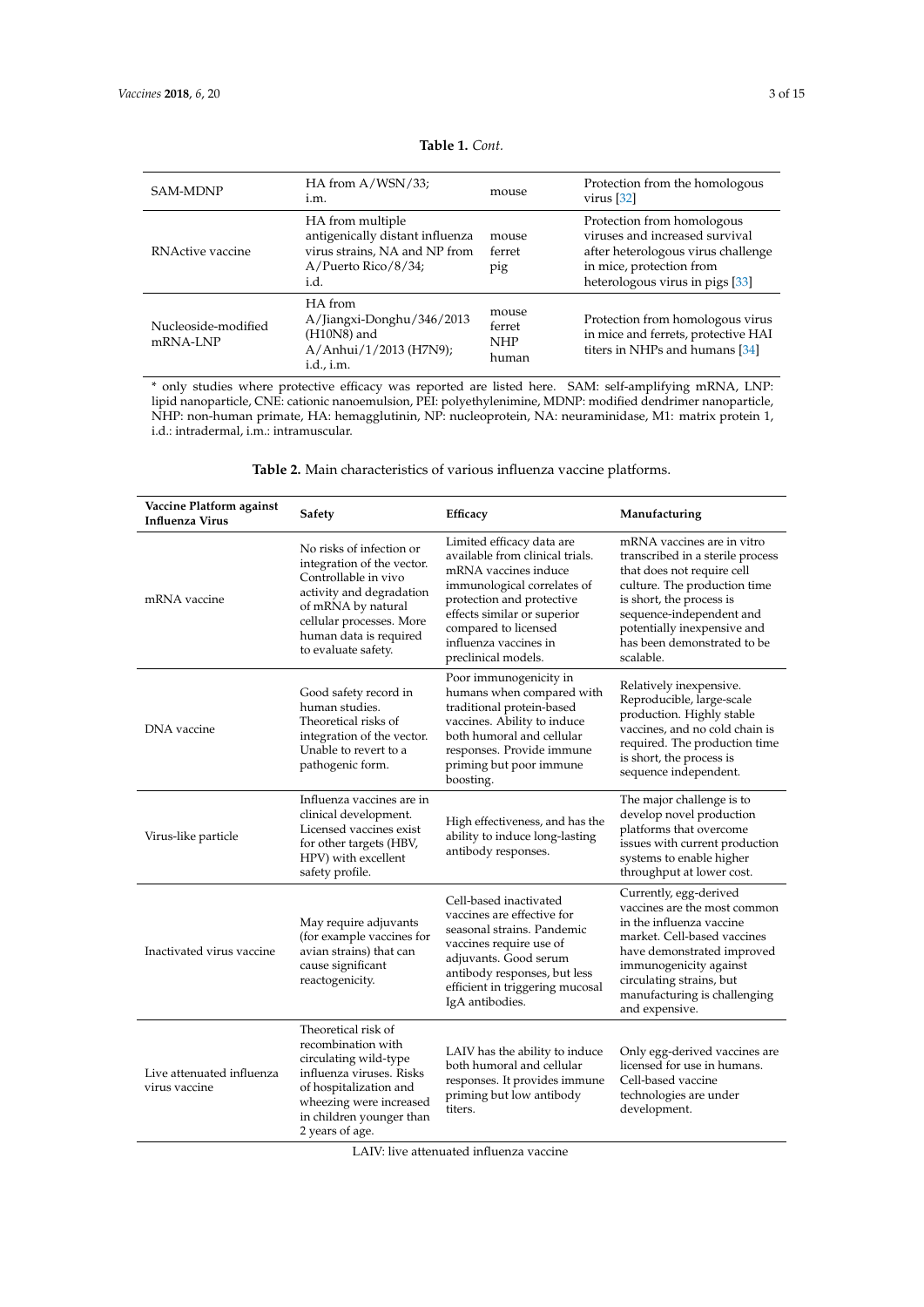#### <span id="page-3-0"></span>**2. RNA Vaccines Against Influenza Virus—Vaccine Types, Preclinical and Clinical Data**

Influenza virus infection is a major public health problem; thus, tremendous effort has been invested in improving current vaccines and creating new, more effective vaccines over the past decades. The need for a broadly protective/universal influenza virus vaccine, combined with the enormous infrastructure and research experience behind influenza virus research, and the relative ease of testing influenza virus vaccine efficacy in small animal models, have made it an optimal system for RNA vaccine development. Thus, influenza virus RNA vaccines (using IVT RNA) are among the most extensively studied infectious disease RNA vaccines, with studies dating back over 25 years (Table [1\)](#page-2-0). Two major types of RNA vaccines have been developed against influenza virus: self-amplifying mRNA (SAM) vaccines and non-replicating mRNA vaccines (Table [3\)](#page-3-1). SAM vaccines do not use modified nucleosides, while non-replicating mRNA vaccines can be made with or without the incorporation of various modified nucleosides. A great variety of lipid/carbohydrate-based carrier molecules have also been developed that enable highly efficacious in vivo RNA delivery.

<span id="page-3-1"></span>

| mRNA Vaccine<br>Platform against<br><b>Influenza Virus</b> | Potency                                                                                                                                                                                             | Safety                                                                                                                                                                                                                                                                                                                | Immunity against the<br>Vector                                                                                                                                                       |
|------------------------------------------------------------|-----------------------------------------------------------------------------------------------------------------------------------------------------------------------------------------------------|-----------------------------------------------------------------------------------------------------------------------------------------------------------------------------------------------------------------------------------------------------------------------------------------------------------------------|--------------------------------------------------------------------------------------------------------------------------------------------------------------------------------------|
| Non-replicating mRNA                                       | High level of protein<br>translation requires a<br>very efficient delivery<br>system and relatively<br>high doses.                                                                                  | Potent type I interferon response<br>elicited by non-purified and<br>unmodified mRNA can induce<br>serious inflammation. Potential<br>toxic effects may originate from<br>the use of non-natural nucleotides<br>and various delivery system<br>components.                                                            | No theoretical risk of<br>anti-vector immunity<br>with non-viral delivery<br>systems.                                                                                                |
| Self-amplifying mRNA                                       | The auto-replicative<br>ability of SAM enables<br>the production of high<br>levels of vaccine antigen<br>in the host cells.<br>Duration of protein<br>expression from SAM<br>molecules is enhanced. | Similarly to non-replicating<br>unmodified and non-purified<br>mRNA, SAM can induce high<br>level of inflammation.<br>Additionally, SAM-transfected<br>cells likely die due to the<br>continuous replication cycles. Use<br>of a lower effective dose may be<br>possible for SAM compared to<br>non-replicating mRNA. | No anti-vector effect has<br>been observed yet, but<br>potential interactions<br>between encoded<br>non-structural proteins<br>and host factors require<br>additional investigation. |

**Table 3.** Advantages and disadvantages of non-replicating mRNA and SAM vaccines.

#### *2.1. Self-Amplifying Influenza Virus RNA Vaccines*

The majority of current SAM vaccines use a modified alphavirus genome that encodes the genes for the RNA replication machinery and the antigen of interest in the place of the viral structural protein-encoding genes [\[35,](#page-12-9)[36\]](#page-12-10). The full-length RNA is ~9 kilobases long and can be synthetized by IVT from a DNA template. Importantly, the SAM platform enables a high level of immunogen production for extended duration from an exceptionally small dose of vaccine due to intracellular replication of the antigen-encoding RNA. An early study demonstrated that immunization with 10 µg of uncomplexed SAM vaccine encoding A/Puerto Rico/8/34 (H1N1) influenza virus hemagglutinin (HA) elicited antibody responses and partial protection from lethal homologous viral challenge in mice [\[11\]](#page-11-4). Hekele and colleagues developed SAM vaccines where the A/California/07/2009 (H1N1) or A/Shanghai/2/2013 (H7N9) influenza virus HA-encoding SAM was formulated in LNPs [\[37\]](#page-12-11). Small doses (0.1 or 1 µg) of HA SAM-LNPs induced protective levels of hemagglutination inhibition (HAI) titers after two intramuscular injections in mice. Magini and coworkers developed SAM-LNP vaccines encoding for the nucleoprotein (NP) and matrix protein 1 (M1) from the A/Puerto Rico/8/34 influenza virus [\[29\]](#page-12-3). Intramuscular administration of 0.1 or 0.2 µg of NP, M1 or combined NP+M1 SAM-LNP vaccine resulted in potent antigen-specific T cell responses and some level of protection from viral challenge. A seminal work demonstrated that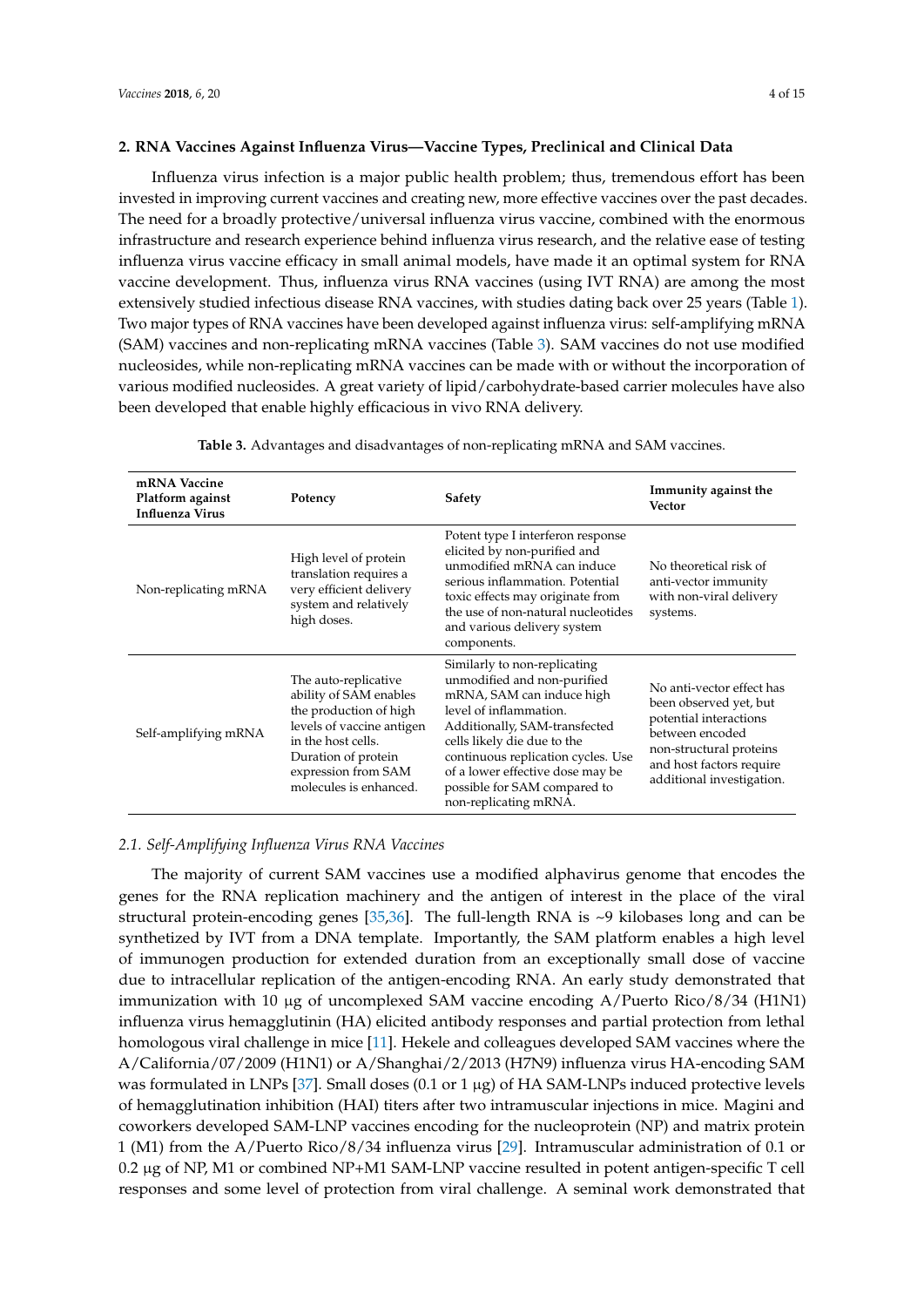intramuscular delivery of A/California/07/2009 HA-encoding SAM in an oil-in-water nanoemulsion elicited protection from homologous and heterologous (A/Puerto Rico/8/34) influenza virus challenge in mice and ferrets [\[30\]](#page-12-4). Influenza virus HA and NP replicon RNA complexed with chitosan-containing LNPs or polyethylenimine (PEI) has elicited T and B cell immune responses in mice after subcutaneous delivery [\[38](#page-12-12)[,39\]](#page-12-13). Chahal and colleagues developed a delivery platform consisting of a chemically modified, ionizable dendrimer complexed into LNPs [\[32\]](#page-12-6). Using this platform, they demonstrated that intramuscular delivery of RNA replicons encoding A/WSN/33 (H1N1) influenza virus HA protected mice against lethal homologous virus challenge. In a recent study, Vogel and coworkers directly compared the immune responses and protective efficacy after SAM and non-replicating mRNA immunization in mice [\[31\]](#page-12-5). Animals were intramuscularly immunized two times with increasing doses of A/Puerto Rico/8/34 HA-encoding unformulated (naked) SAM or unmodified non-replicating mRNA and challenged eight weeks after the first vaccination. Both platforms induced protection against infection with the homologous virus. Of note, 64-fold lower dose  $(1.25 \mu g \text{ vs. } 80 \mu g)$  of SAM than non-replicating mRNA generated an equal level of protection. Formulation of HA SAM with PEI significantly increased its efficacy and immunization with HA SAM from various influenza strains induced protection from matched viruses in mice. Immunization with a trivalent SAM vaccine containing HAs from A/California/07/2009 (H1N1), A/Hong Kong/1/68 (X31, H3N2) and B/Massachusetts/2/2012 protected animals from matched H1N1 and H3N2 virus infection. Protection from B/Massachusetts/2/2012 influenza virus was not tested because influenza B-specific antibody responses were inconsistent in mice. Finally, the authors demonstrated that a single immunization with 1.5 µg of PEI-formulated A/California/07/2009 HA SAM induced protection from the homologous virus.

In summary, several proof-of-concept studies have been published about the efficacy of SAM influenza virus vaccines in preclinical models (Table [1\)](#page-2-0), but no published data from human trials using this vaccine format are available to date.

#### <span id="page-4-0"></span>*2.2. Non-Replicating Influenza Virus mRNA Vaccines*

A substantial amount of research has been invested into the development of directly injectable non-replicating mRNA vaccines. The first study that demonstrated efficacy after vaccination with mRNA was published in 1993. This seminal work showed that administration of influenza virus NP-encoding mRNA complexed in liposomes induced cytotoxic T cell responses in mice [\[7\]](#page-11-1). Interestingly, the first publication that demonstrated protection from influenza virus challenge after mRNA vaccine delivery was published almost 20 years later [\[33\]](#page-12-7). Petsch and colleagues intradermally immunized mice, ferrets and pigs with various influenza virus HA, NP and NA-encoding RNActive vaccines (containing unmodified, purified, antigen-encoding and protamine-complexed mRNA [\[40\]](#page-12-14)) that elicited protective immune responses even after a single immunization. The RNActive vaccine platform has demonstrated potency against various infectious pathogens in multiple preclinical models [\[33](#page-12-7)[,41\]](#page-12-15). Kranz and colleagues took an unusual approach and performed intravenous immunizations in mice using A/Puerto Rico/8/34 influenza virus HA-encoding unmodified mRNA-lipid complexes and showed evidence of T cell activation after administration of a single dose [\[42\]](#page-13-0).

Recently published, highly efficacious influenza virus mRNA vaccines use unmodified or nucleoside-modified full-length HA-encoding mRNAs encapsulated in a LNP carrier. The LNP component of the vaccine has previously been shown to be efficacious for siRNA delivery [\[43\]](#page-13-1). CureVac AG developed a sequence-engineered mRNA-LNP platform that enables a high level of in vivo protein translation without the use of modified nucleosides [\[44\]](#page-13-2). Using this platform, Lutz and colleagues demonstrated that a single intramuscular immunization with 10 µg of A/Netherlands/602/2009  $(H1N1)$  HA-encoding mRNA-LNPs induced HAI titers in the protective range ( $>1:40$ ) in non-human primates (NHPs) [\[45\]](#page-13-3). Administration of a second dose potently boosted immune responses and resulted in HAI titers  $\geq$ 1:160 for over a year in all vaccinated animals. Finally, they provided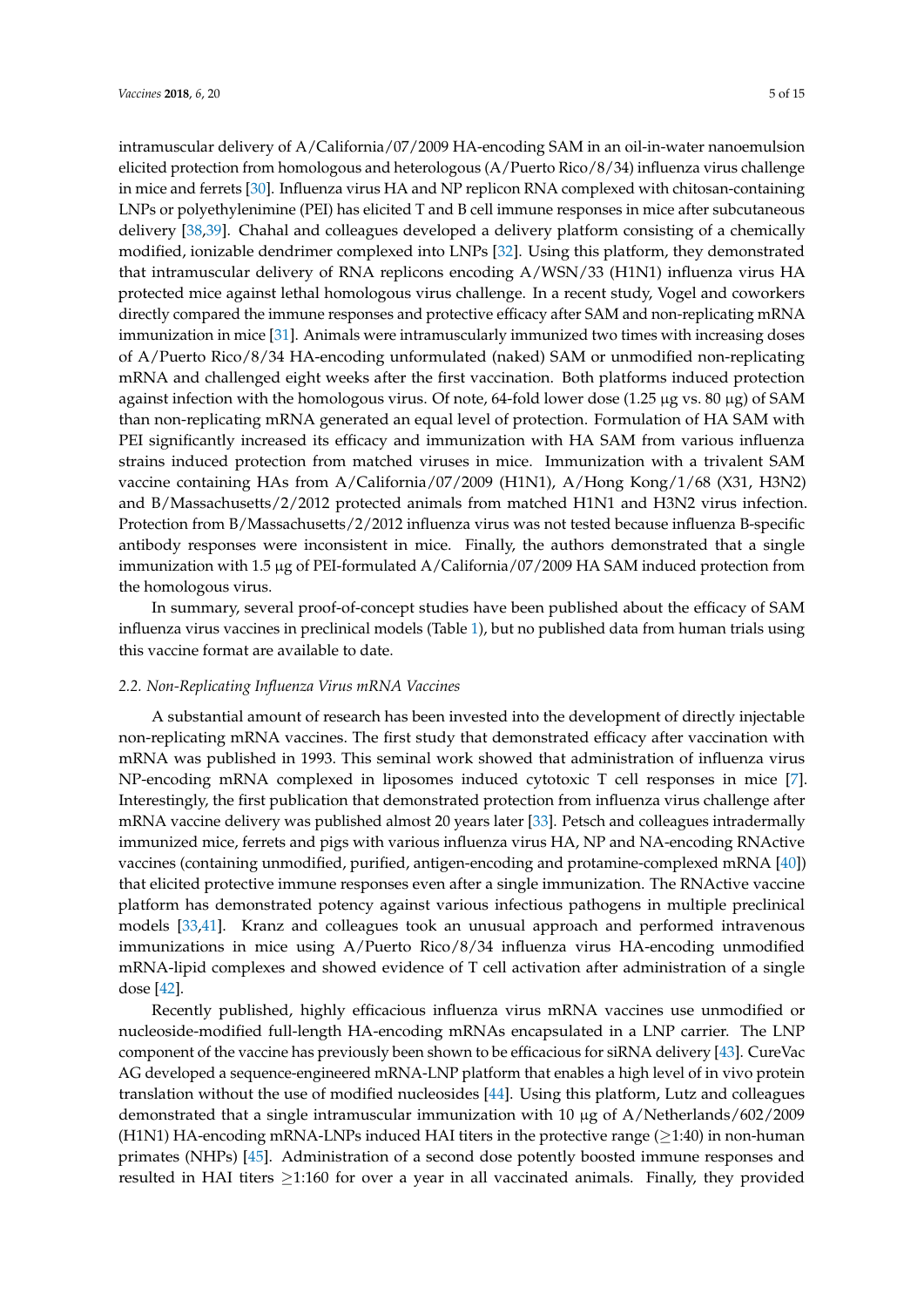evidence that two immunizations (4 weeks apart) with mRNA-LNPs encoding for HA from A/Hong Kong/4801/2014 (H3N2) induced stronger T and B cell immune responses than the licensed MF59-adjuvanted trivalent inactivated influenza virus vaccine, Fluad.

Nucleoside-modified mRNA-LNP vaccines represent a new and highly efficacious category of RNA vaccines that can elicit protective immune responses against various pathogens [\[34,](#page-12-8)[46–](#page-13-4)[48\]](#page-13-5). Several recently published studies provided some insights into the mechanism of action of the nucleoside-modified mRNA-LNP vaccine platform and demonstrated its great ability to create a favorable cytokine/chemokine milieu that rapidly activates critical immune cells and induces potent immune responses after intramuscular or intradermal delivery [\[49](#page-13-6)[–51\]](#page-13-7). A seminal study from Bahl and colleagues provided evidence that a single intradermal immunization with 10 µg of nucleoside-modified mRNA-LNPs encoding for HA from A/Jiangxi-Donghu/346/2013 (H10N8) or A/Anhui/1/2013 (H7N9) influenza viruses induced durable (>1 year) antibody responses in mice [\[34\]](#page-12-8). Furthermore, they showed that administration of a single dose of 0.4  $\mu$ g of H7N9 HA mRNA-LNPs protected mice from a homologous lethal virus challenge and 10 µg of vaccine reduced lung viral titers in ferrets [\[34\]](#page-12-8). Both the H7 and H10 vaccine induced very high HAI titers (~1:10,000) in NHPs after two intradermal or intramuscular immunizations (three weeks apart) with 200–400 µg doses. Due to the promising preclinical results, a Phase I clinical trial (NCT03076385) using this platform was started and the interim analysis of a small cohort of subjects who received two intramuscular doses of LNP-formulated H10N8 HA-encoding nucleoside-modified mRNA was reported [\[34\]](#page-12-8). Thirty-one subjects were randomized into groups of 23 vaccinees and 8 saline placebo recipients. The vaccine regimen was 100 µg of mRNA-LNPs administered on day 1 and day 22 (same arm). The study is ongoing and will include a one-year post-vaccination follow up for safety and immunogenicity. In the interim analysis, 43 days after vaccination, no serious systemic adverse events were observed. Two of the subjects who received the vaccine had local reactions that were rated severe (erythema/induration >10 cm in diameter), while none were observed in the placebo group. Systemic reactogenicity was comparable in the vaccinee and placebo groups. Seroprotection (defined as percent of subjects that achieve a HAI titer  $\geq$ 40 and MNT  $\geq$ 20) was 100% by HAI and 87% by microneutralization titer (MNT) at day 43. Seroconversion by HAI was 78% (defined as percent of subjects with HAI baseline <10 and post-vaccination  $HAI \geq 40$ ) or 87% (defined as four-fold increase). The geometric mean HAI and MNT titers were increased by 10.6-fold and 7.7-fold, respectively. These results are encouraging in that a microgram-dose vaccine was consistently immunogenic and had an acceptable safety profile similar to other adjuvanted vaccines. Additionally, it is important to note that induction of antibodies for avian strains has proven to be very challenging in clinical trials with traditional protein antigen based vaccines as naïve individuals respond poorly to split virus vaccines containing H5 or H7 HAs [\[52–](#page-13-8)[54\]](#page-13-9).

## **3. Industrial Development of Influenza Virus RNA Vaccines—Global Players in the Field**

RNA vaccines have recently received significant attention and attracted massive academic and industrial investment. A limited number of medium-size biotechnology companies have successfully raised capital to develop innovative RNA vaccines (Table [4](#page-6-0) and discussed in [\[10\]](#page-11-3)). Additionally, multiple Phase I and Phase II clinical trials with various RNA vaccines have been conducted to target cancer and infectious pathogens [\[10\]](#page-11-3). The first directly injectable infectious disease RNA vaccines that entered clinical trials were against rabies, Zika and influenza viruses [\[34,](#page-12-8)[48,](#page-13-5)[55\]](#page-13-10). Several other RNA vaccines are in preclinical development against a wide spectrum of pathogens, including HIV-1, RSV, HCMV and *Coxiella burnetii* [\[10,](#page-11-3)[56\]](#page-13-11). Initiation of new clinical trials—including trials targeting influenza virus—is underway.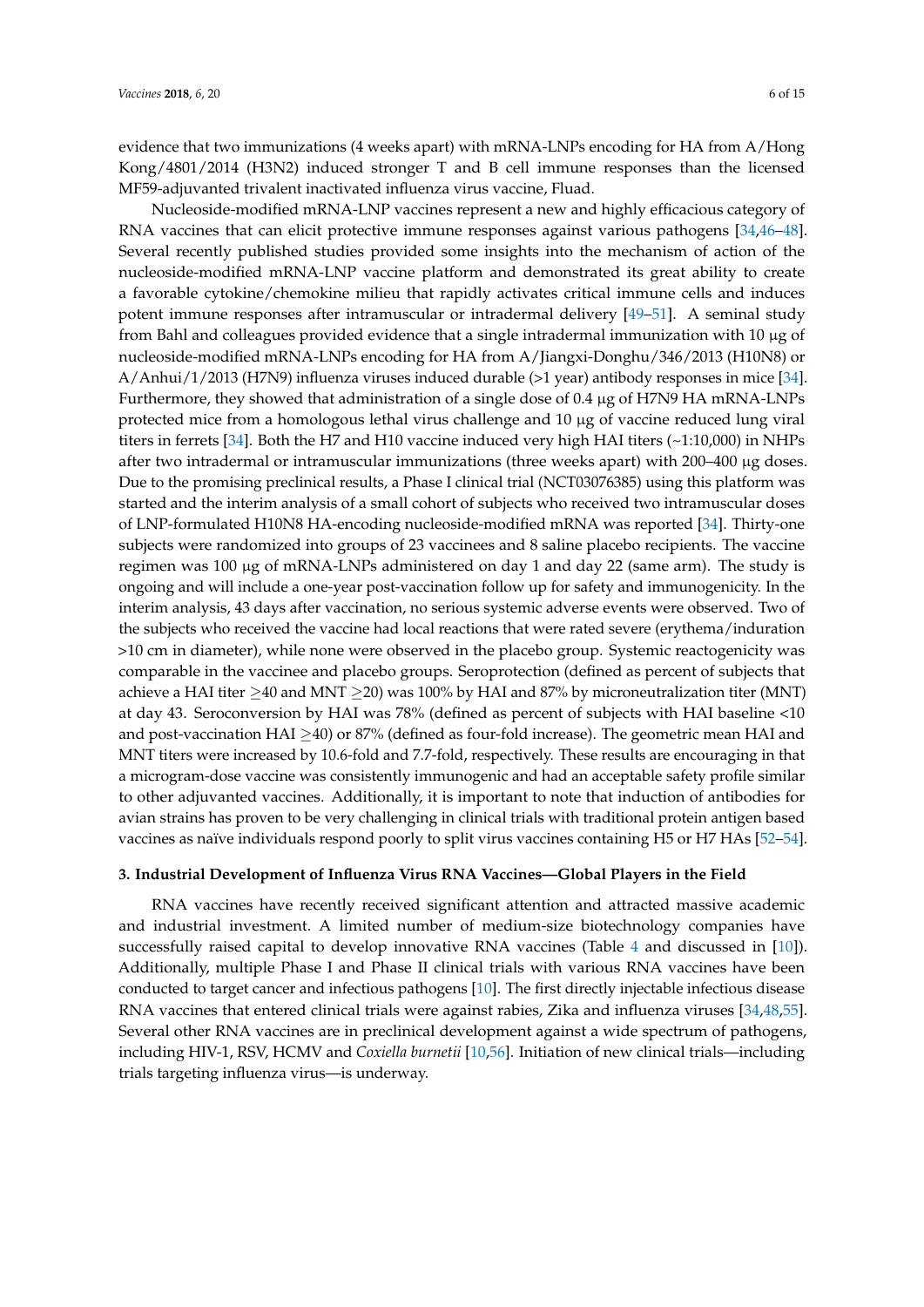<span id="page-6-0"></span>

| <b>Company Name</b>             | <b>Technology/Vaccine Platform</b>                                               | Development Phase |
|---------------------------------|----------------------------------------------------------------------------------|-------------------|
| CureVac AG                      | Sequence-optimized, purified<br>unmodified mRNA (RNActive,<br>RNArt, RNAdjuvant) | Preclinical       |
| Moderna Therapeutics            | Nucleoside-modified mRNA                                                         | Phase 1           |
| <b>BioNTech Pharmaceuticals</b> | Unspecified                                                                      | Preclinical       |
| eTheRNA Immunotherapies         | Injectable TriMix-mRNA product                                                   | Preclinical       |
| Vir Biotechnology               | Unspecified                                                                      | Unknown           |
| EpiVax                          | T cell epitope vaccine                                                           | Preclinical       |

**Table 4.** Companies involved in RNA-based influenza virus vaccine development.

Currently, there is one ongoing influenza virus RNA vaccine trial reported on clinicaltrials.gov (NCT03076385) conducted by Moderna Therapeutics (Cambridge, MA, USA). Early results from this Phase I trial using nucleoside-modified mRNA-LNPs are discussed in Section [2.2.](#page-4-0) CureVac AG (Tübingen, Germany) has plans to initiate its first human seasonal influenza virus RNA vaccine trial, using unmodified mRNA-LNPs, in 2018. Moreover, they announced that an RNActive prophylactic vaccine for seasonal influenza virus will also be evaluated in a Phase I clinical trial in 2018 [\(www.curevac.com\)](www.curevac.com). Both CureVac and Moderna have invested in internal production capabilities. Expected in 2018, CureVac's "GMP III" facility will have the capacity to produce 10 million doses of GMP mRNA per year, while the commercial scale "GMP IV" facility is currently under construction and will be able to produce up to 30 million mRNA doses per year [\(www.curevac.com\)](www.curevac.com). The company envisions a "GMP V" facility that will be able to increase the capacity to 400 million doses per year (presented at the 5th mRNA Health Conference, Berlin, Germany). Other companies have also announced investments in developing RNA-based influenza virus vaccines; however, little is currently known about their research strategies (Table [4\)](#page-6-0).

#### **4. Considerations for Developing a Highly Effective Influenza Virus RNA Vaccine**

Companies focused on developing RNA-based influenza vaccines aim to create a product that is superior to the currently available split (inactivated) or LAIV vaccines. Requirements for innovative, broadly protective influenza virus vaccines have been extensively discussed in the influenza vaccine scientific community [\[57\]](#page-13-12) and the World Health Organization (WHO) has summarized the guidelines in a recent publication, titled Preferred Product Characteristics (PPCs) for Next-Generation Influenza Vaccine [\[58\]](#page-13-13). PPCs describe WHO's preferences for vaccine parameters, including the indications, target groups, immunization strategies, and clinical data for assessment of safety and efficacy. PPCs provide early guidance for the improvement of current influenza virus vaccines and the development of new vaccines, with five and ten-year time horizons (Table [5\)](#page-7-0). The Target Product Profile (TPP) for each RNA vaccine should reflect these PPCs so that the corresponding development plan will meaningfully demonstrate the vaccine candidate's superior value. The PPC advisory group defined two strategic goals and preferred vaccine characteristics based on WHO's evaluation of the possible impact on public health. The first goal includes incremental vaccine improvements, such as greater protection against vaccine-matched or drifted influenza virus strains. The second goal aims at greater research and development advances towards vaccines providing broader protection against influenza virus disease (protection across groups or universal influenza virus vaccines) and increased duration of protection (at least five years).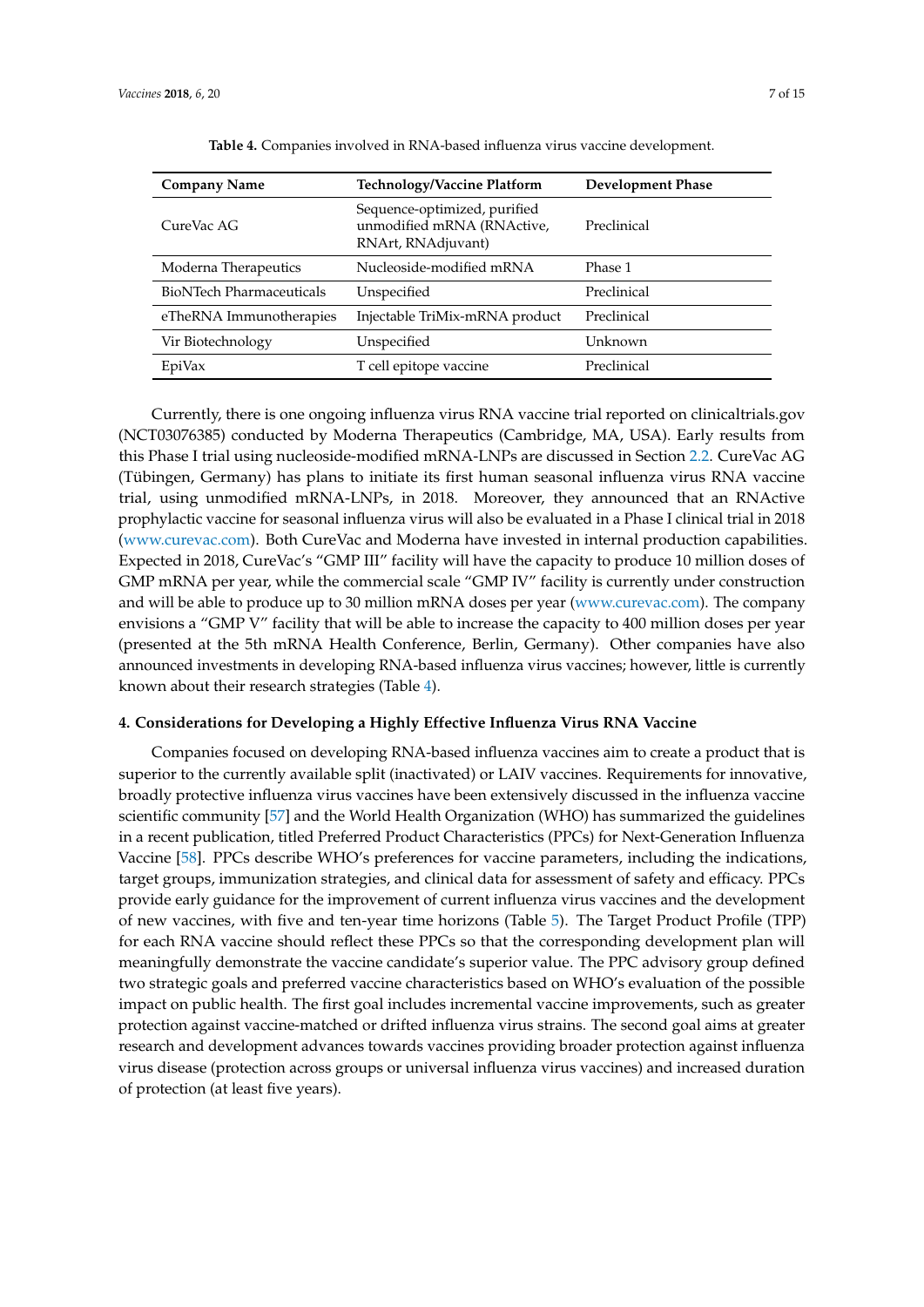| Preferred<br>Characteristics    | Goal 1 (2022)                                                                                                                                                                               | Goal 2 (2027)                                                                                                                 | <b>RNA Vaccines</b>                                                                                                                                                                                           |
|---------------------------------|---------------------------------------------------------------------------------------------------------------------------------------------------------------------------------------------|-------------------------------------------------------------------------------------------------------------------------------|---------------------------------------------------------------------------------------------------------------------------------------------------------------------------------------------------------------|
| Indication                      | Prevention of severe<br>influenza illness.                                                                                                                                                  | Prevention of severe<br>laboratory-confirmed<br>influenza illness caused<br>by human influenza A<br>virus infection.          | Prevention of severe<br>laboratory-confirmed influenza<br>illness caused by human influenza<br>A and B virus infection.                                                                                       |
| Target population               | Children aged 6 weeks<br>through 59 months.                                                                                                                                                 | Persons aged 6 weeks<br>and older belonging to a<br>group at high risk for<br>severe influenza illness.                       | Age de-escalation studies need to be<br>performed to demonstrate safety<br>(for RNA and the formulating agent)<br>in very young children.                                                                     |
| Safety                          | Low level of reactogenicity may be acceptable if the<br>vaccine prevents severe influenza illness.                                                                                          |                                                                                                                               | Low level of reactogenicity can be<br>accepted based on efficacy. Initial<br>studies in humans have shown<br>some reactogenicity.                                                                             |
| Co-administration               | Documented absence of clinically important<br>interference with concomitantly administered<br>vaccines.                                                                                     |                                                                                                                               | Lack of interference with other<br>vaccines must be demonstrated.<br>Potentially achievable with RNA<br>vaccines.                                                                                             |
| Duration of protection          | >1 full year                                                                                                                                                                                | >5 years                                                                                                                      | No human data is available but<br>durable immune responses were<br>observed in animal models,<br>including non-human primates.                                                                                |
| Outcome measure and<br>efficacy | Better than standard<br>efficacy (severe<br>laboratory-confirmed<br>influenza illness) for<br>matched or drifted<br>strains.                                                                | Better than standard<br>efficacy (severe<br>laboratory-confirmed<br>influenza illness) for<br>matched and drifted<br>strains. | Expression of conserved or<br>engineered antigens and potent,<br>durable T and B cell immunity<br>could lead to broadly protective<br>vaccines.                                                               |
| Immunogenicity                  | Based on correlates of protection (if the correlates of<br>protection against severe laboratory-confirmed<br>influenza illness is identified for a specific class of<br>influenza vaccine). |                                                                                                                               | A correlate of protection for RNA<br>vaccines has not been established<br>yet, but they have the potential to<br>generate superior cellular and<br>humoral immune responses<br>compared to licensed vaccines. |

<span id="page-7-0"></span>**Table 5.** Summary of the WHO PPC document on next-generation influenza vaccines and relevant considerations for RNA vaccines.

Currently used seasonal influenza vaccines show some level of protection against matched viruses but they offer little protection against drifted seasonal or pandemic viruses. A critical requirement for a new class of vaccine is to greatly improve efficacy and breadth of protection. Prophylactic RNA vaccines demonstrated heterologous protection in preclinical models (Table [1\)](#page-2-0), but translation of this benefit to humans is uncertain and needs to be demonstrated with clinical data. Additionally, individual variations in immune responses to RNA vaccines need to be carefully investigated. The only candidate that has entered clinical development induced protective levels of HAI titers against the homologous virus strain [\[34\]](#page-12-8), but evaluation of broad protection will require multi-year clinical-endpoint trials. A potential requirement for licensure of a novel RNA influenza vaccine could be the ability to prevent influenza virus disease over several years regardless of antigenic drift in a large-scale field trial. To demonstrate superiority over the conventional vaccine platforms, RNA vaccine candidates will need to be tested in head to head trials, and may be considered to be superior if they protect for longer durations and/or show protection against mismatched strains.

Large-scale efficacy trials are expensive, and thus, an early indication of the level of protection and cross-protection against drifted strains could be provided by Controlled Human Influenza Virus Infection Models (CHIVIM). The utility of such a challenge system for predicting vaccine effectiveness depends on the nature of the challenge virus, its infectious dose, and route of administration. Currently available challenge viruses (influenza H1N1 [\[59,](#page-14-0)[60\]](#page-14-1) and H3N2 [\[61\]](#page-14-2)) were isolated four to eight years ago; therefore, finding highly susceptible adult subjects is difficult because of prior exposure.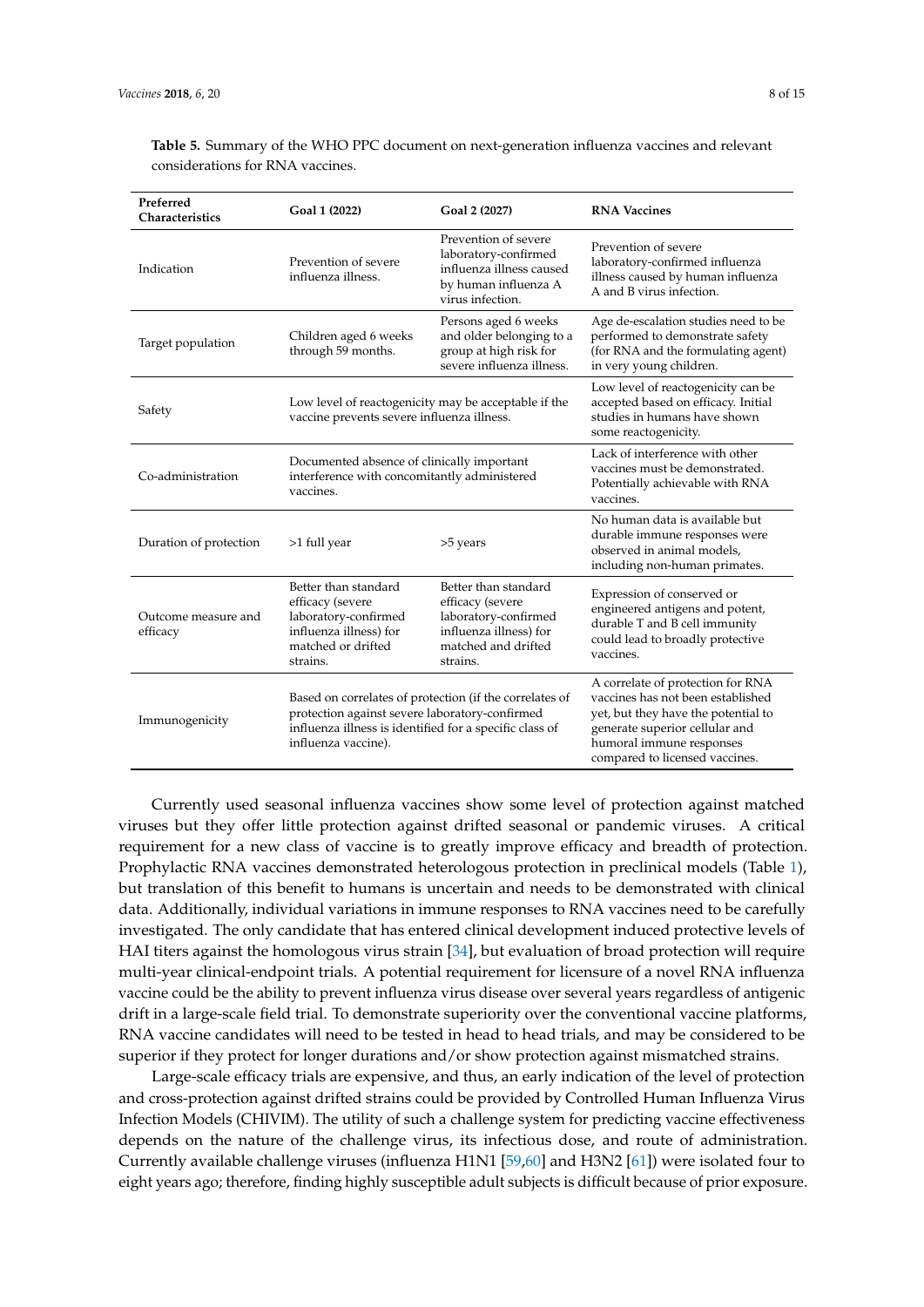Moreover, the challenge virus dose is large (e.g.,  $10^{5-7}$  PFU or TCID<sub>50</sub>) and it is in a liquid suspension or large droplet spray that induce only an upper respiratory tract infection after administration into the nares [\[59](#page-14-0)[–61\]](#page-14-2). This does not model the typical natural infection, in which an inhaled virus inoculum reaches the upper and lower respiratory tracts. These attributes of the current CHIVIM limit the generalizability of challenge trial outcomes, and restrict its suitability for testing broadly protective influenza countermeasures that are now entering early phase clinical development. Improved CHIVIM are needed to support the development of broadly protective influenza vaccines, including potent RNA vaccines. Ideal CHIVIM would use influenza virus strains to which young adults are susceptible and a suitable but low challenge dose to better mimic natural exposure.

Immune correlates of protection are invaluable in vaccine development as they minimize complexity, size and cost of clinical trials. While HAI titers are used as a correlate of protection against laboratory-confirmed influenza viruses, no correlates are available for severe disease outcome (or even for lower respiratory tract infection). Non-HA based vaccines or LAIV do not have a known correlate and need to rely on large-scale field efficacy trials. The most potent RNA vaccines induce very high HAI titers in small and large animals and HAI titers in the protective range in humans (discussed in Section [2\)](#page-3-0). Some RNA vaccines have been shown to increase survival in a lethal challenge preclinical model, even in the absence of protective antibodies [\[34\]](#page-12-8), which suggests that both the cellular and humoral immune responses contribute to RNA vaccine protection. CHIVIM that induce lower respiratory tract disease could be used to explore the correlation of pre-challenge immune measures with reduced risk of illness. This could be an approach to reduce the risk of large trials, and perhaps a pathway for accelerated approval of improved influenza vaccines.

Durability of protective immunity is also a critical consideration for influenza vaccines. The results of non-human primate studies  $[34,45]$  $[34,45]$  raise the possibility that RNA-based influenza vaccines may elicit more durable immune responses in humans compared to split virus or recombinant protein vaccines. Clinical studies have demonstrated that when naïve subjects are immunized with a vaccine that induces potent cellular immune responses such as LAIV, antibody titers could be boosted with an inactivated virus vaccine up to five years after the original LAIV prime [\[62\]](#page-14-3). Since some RNA vaccines have been shown to confer protection before antibodies reached protective titers [\[34\]](#page-12-8), it would be tempting to test if prime-boost regimens using RNA as a prime would give similar results in preclinical models and humans.

The ultimate goal of an improved and broadly protective influenza virus vaccine is the prevention of influenza virus disease, especially among infants who are at increased risk for severe disease because their respiratory system is immature and they have little to no anti-influenza virus immune memory. This implies that improved vaccines should be indicated for children soon after birth, or not later than three to four months of age if maternal immunization is used to provide passive protection for the first three to four months of life. The lack of an indication for LAIV below two years of age due to increased risk of hospitalization and wheezing is a major limitation of LAIV [\[63\]](#page-14-4). RNA vaccines could potentially be evaluated in this patient population, particularly if they are shown to be well-tolerated with an acceptable safety profile in children age two and older. Of note, if RNA vaccines proved to be superior to currently licensed vaccines, a benefit-risk balance could be favorable despite some level of adverse events.

A high level of safety is a critical requirement for vaccines, particularly for those that are administered prophylactically to healthy individuals. RNA vaccine production does not require toxic materials or cell cultures that could be contaminated with viruses; thus, it circumvents the major risk factors associated with manufacturing of live virus, inactivated virus, protein subunit or viral vector-based platforms. Additionally, RNA does not have the ability to integrate into the host cell DNA, thus avoiding the risk of insertional mutagenesis. Potential adverse events such as fever can arise from the potent induction of type I interferons and proinflammatory cytokines by some RNA vaccines [\[64](#page-14-5)[,65\]](#page-14-6). Moreover, the presence of extracellular RNA following vaccine administration could potentially raise safety concerns by contributing to formation of pathological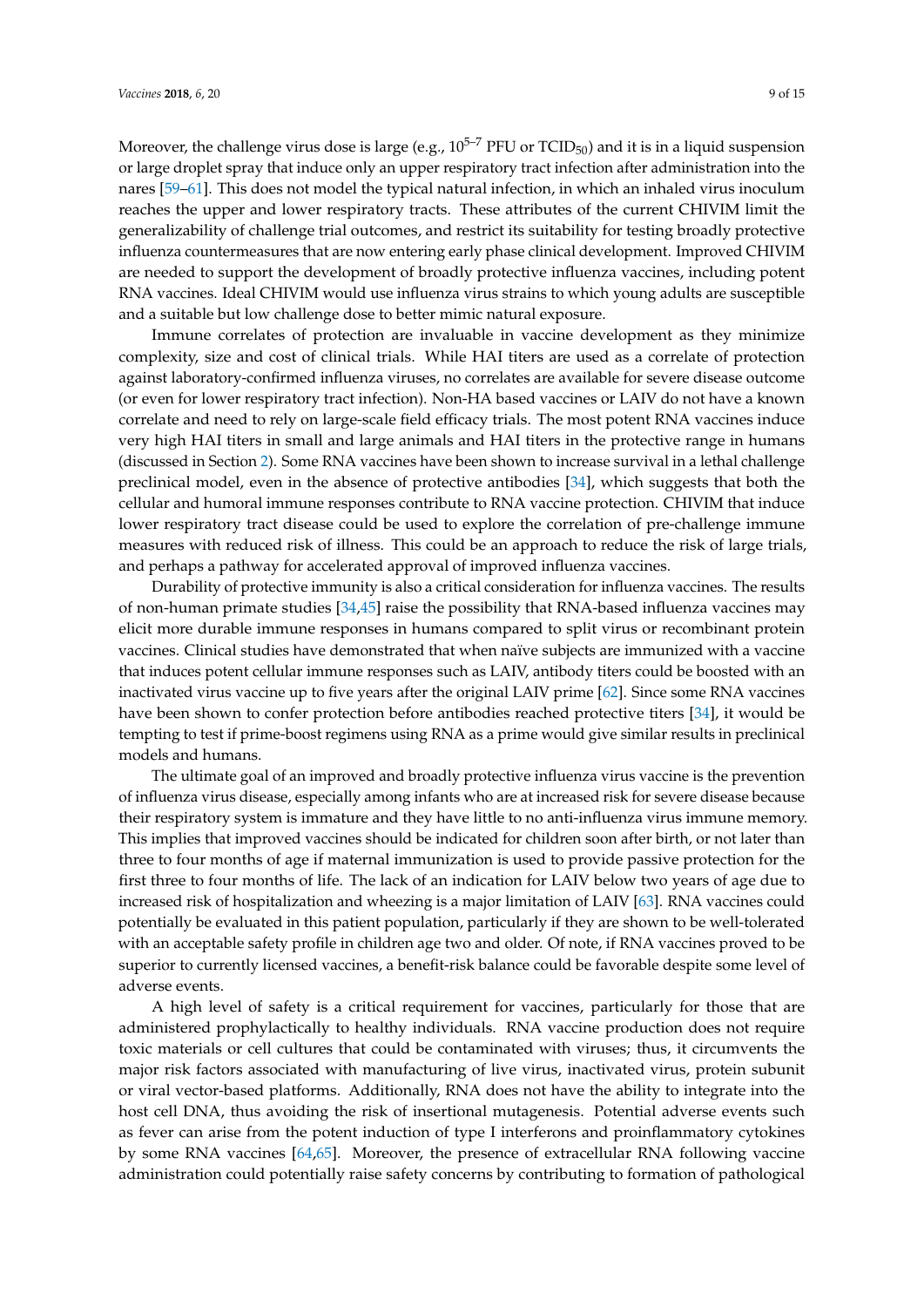thrombus or oedema [\[66,](#page-14-7)[67\]](#page-14-8). Although various mRNA vaccine formats have proved to be safe and well tolerated in clinical trials (reviewed in [\[10\]](#page-11-3)), continuous evaluation of safety of this new platform is critically important.

Due to the limitations of egg-based influenza vaccine production, new manufacturing technologies that do not use eggs to grow viruses have been actively investigated [\[68\]](#page-14-9). Vaccines that are produced in cell lines have several advantages, such as a lower risk of adverse events after vaccine administration to people with egg allergies, a sterile manufacturing process that eliminates the use of antibiotics, the absence of egg-adapted mutations, and most importantly, a potentially higher effectiveness [\[68\]](#page-14-9). Egg-adapted mutations in the sequence of HA have been associated with low vaccine effectiveness during the 2016–17 influenza season in the United States [\[26](#page-12-16)[,27\]](#page-12-1). Zost and colleagues demonstrated that the loss of a glycosylation site by a mutation in the HA of the egg-adapted H3N2 vaccine strain resulted in poor neutralization of the circulating H3N2 viruses in vaccinated humans and ferrets [\[26\]](#page-12-16). On the contrary, H3 antigens expressed in the baculovirus-insect cell system did not contain the mutation, and, therefore humans vaccinated with these antigens generated potent neutralizing antibodies against the circulating H3N2 virus [\[26\]](#page-12-16). While recombinant protein production by the baculovirus-insect cell system has several critical advantages over egg-based vaccine production, improper glycosylation of HA antigens made by insect cells can be a potential limitation of this approach as reported in a recent study [\[69\]](#page-14-10). Vaccine production in mammalian cell lines such as Madin-Darby Canine Kidney (MDCK) cells or Vero cells resolves potential glycosylation issues and allows the production of large amounts of influenza vaccines under carefully controlled conditions, but they require complex and expensive infrastructure [\[68\]](#page-14-9). As a comparison, RNA vaccines are produced without the use of eggs or cell culture systems and properly folded and glycosylated mRNA-encoded proteins (vaccine antigens) are made by the host cells after vaccine administration, thus avoiding the risk of the production of incorrect antigens.

Finally, additional characteristics for a potent RNA vaccine would include considerations on WHO programmatic suitability. Optimal presentation, packaging, thermostability, formulation and disposal are some of the parameters that need to be achieved. WHO has published several documents on programmatic suitability [\[70\]](#page-14-11) and these requirements should be considered early on during development. In principle, there are no barriers for an RNA influenza vaccine to meet these criteria, and could even be superior to existing vaccines, if, for example, needle-free administration and vaccine stability at ambient temperature could be achieved.

#### **5. Conclusions and Future Directions**

The past six to eight years brought a clear breakthrough in the fields of cancer and infectious disease RNA vaccines, demonstrating proof-of-concept in both preclinical and clinical settings [\[10\]](#page-11-3). Influenza virus RNA vaccines comprise the best-studied RNA vaccines to date. As discussed above, multiple vaccine formats have elicited potent influenza-virus specific, protective immune responses in various preclinical models (Table [1\)](#page-2-0).

One of the biggest uncertainties of the field is the translatability of the promising animal data to humans. Encouraging early results from the first influenza virus RNA vaccine trial have been published [\[34\]](#page-12-8). Long term safety and immunogenicity data from this and other future trials are required to confidently judge the impact of RNA vaccines on the influenza virus vaccine field; thus the coming years will be critical for this new vaccine approach. The authors are optimistic and believe that one or more influenza virus RNA vaccine platform(s) will enter the clinic; however, it is possible that further significant optimization of the current vaccines will be required to decrease the cost of production and increase potency and safety.

There are multiple ways to improve the current influenza virus RNA vaccines. Here, we consider some of the possibilities. As discussed above, most influenza virus RNA vaccine studies used a single full-length HA as an immunogen. Immunization with antibody-accessible conserved influenza virus proteins such as the stalk domain of HA, various domains of NA, and the ectodomain of matrix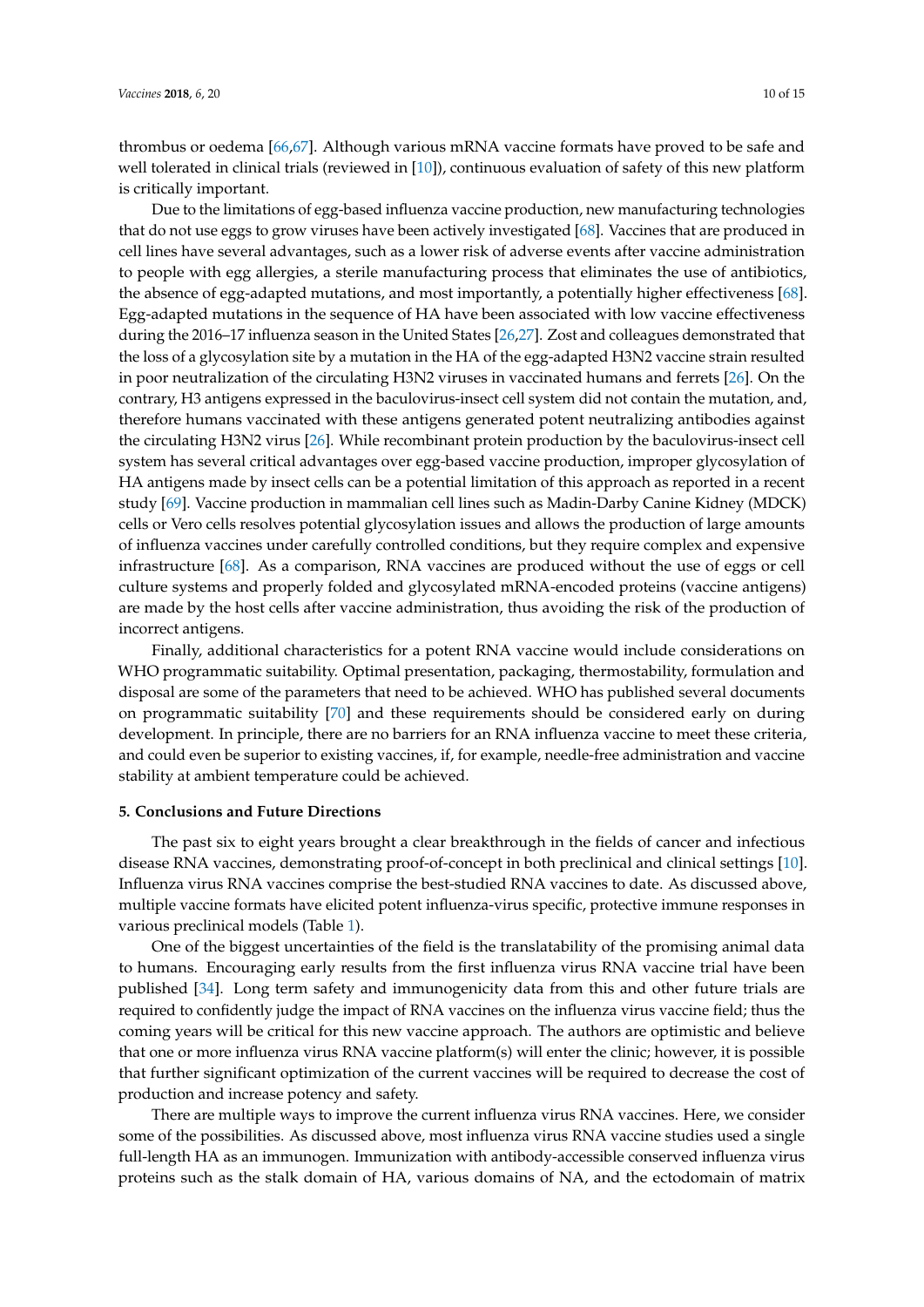protein 2 (M2e) has been shown to correlate well with protection in preclinical [\[71](#page-14-12)[,72\]](#page-14-13) and clinical settings [\[72](#page-14-13)[,73\]](#page-14-14); thus it would be intriguing to include these antigens encoded as RNAs in multivalent RNA vaccines. Similarly to the conventional tri- and quadrivalent vaccines, RNA-encoded HAs from various antigenically distant influenza virus strains could be included in a single vaccine regimen to increase neutralization breadth (similarly to the recent study by Vogel and colleagues [\[31\]](#page-12-5)). In fact, multivalency of RNA vaccines could be easily increased due to the simple manufacturing process and the same supply chain for each coding sequence. The use of optimized RNA-encoded influenza virus immunogens or more efficient immunization schemes (prime-boost) that can elicit favorable immune responses could also lead to more protective vaccines. Finally, addition of various adjuvants (traditional small molecules or RNAs encoding immune modulatory proteins) to RNA vaccines could also increase efficacy.

As discussed in several recent publications [\[4](#page-11-12)[,57\]](#page-13-12), an optimal broadly protective/universal influenza vaccine would confer durable protection from various antigenically distant (for example group 1 and group 2 influenza A and influenza B) viruses without causing severe adverse events after vaccine administration. Some RNA vaccines elicit durable influenza virus-specific immune responses in preclinical models, including non-human primates [\[34](#page-12-8)[,45\]](#page-13-3), and induce protection from heterologous influenza viruses [\[29,](#page-12-3)[30,](#page-12-4)[33\]](#page-12-7) but protective efficacy across groups has not yet been reported. The production time of broadly protective/universal influenza vaccines should be relatively short (several weeks) which would allow for the protection of the majority of the population from disease caused by a newly emerging seasonal or pandemic virus. The flexibility of RNA vaccine immunogen design and short production time (without the use of eggs and cell culture) are critical advantages over currently approved influenza vaccines. Additionally, storage of all licensed influenza vaccines requires cold chain, while RNActive vaccines have been reported to be active after lyophilization and storage at 5–25  $\degree$ C for 3 years and at 40  $\degree$ C for six months [\[55\]](#page-13-10) and development of mRNA-LNP vaccines that are stable at ambient temperature is underway (Arbutus Biopharma, personal communications).

Collectively, RNA-based vaccines represent a new vaccine class that can be used to effectively combat influenza virus. As noted, more data from clinical trials, including improved controlled human influenza virus infection models, and large-scale field efficacy trials will be critical to demonstrate the viability of this vaccine technology.

**Acknowledgments:** The authors thank Bruce Innis, Drew Weissman, Katalin Karikó, Michael J Hogan, Elinor Willis and Istvan Tombacz for valuable feedback on the manuscript.

**Author Contributions:** F.B.S. and N.P. wrote the manuscript and created the tables.

**Conflicts of Interest:** In accordance with the University of Pennsylvania policies and procedures and our ethical obligations as researchers, we report that Norbert Pardi is named on patents describing the use of modified mRNA in lipid nanoparticles as a vaccine platform. We have disclosed those interests fully to the University of Pennsylvania, and we have in place an approved plan for managing any potential conflicts arising from licensing of our patents.

#### **References**

- <span id="page-10-0"></span>1. World Health Organization (WHO). Up to 650 000 People Die of Respiratory Diseases Linked to Seasonal Flu Each Year. Available online: <http://www.who.int/mediacentre/news/releases/2017/seasonal-flu/en/> (accessed on 20 February 2018).
- <span id="page-10-1"></span>2. Andrews, S.F.; Graham, B.S.; Mascola, J.R.; McDermott, A.B. Is It Possible to Develop a "Universal" Influenza Virus Vaccine? Immunogenetic Considerations Underlying B-Cell Biology in the Development of a Pan-Subtype Influenza A Vaccine Targeting the Hemagglutinin Stem. *Cold Spring Harb. Perspect. Biol.* **2017**. [\[CrossRef\]](http://dx.doi.org/10.1101/cshperspect.a029413) [\[PubMed\]](http://www.ncbi.nlm.nih.gov/pubmed/28663207)
- 3. Henry, C.; Palm, A.E.; Krammer, F.; Wilson, P.C. From Original Antigenic Sin to the Universal Influenza Virus Vaccine. *Trends Immunol.* **2018**, *39*, 70–79. [\[CrossRef\]](http://dx.doi.org/10.1016/j.it.2017.08.003) [\[PubMed\]](http://www.ncbi.nlm.nih.gov/pubmed/28867526)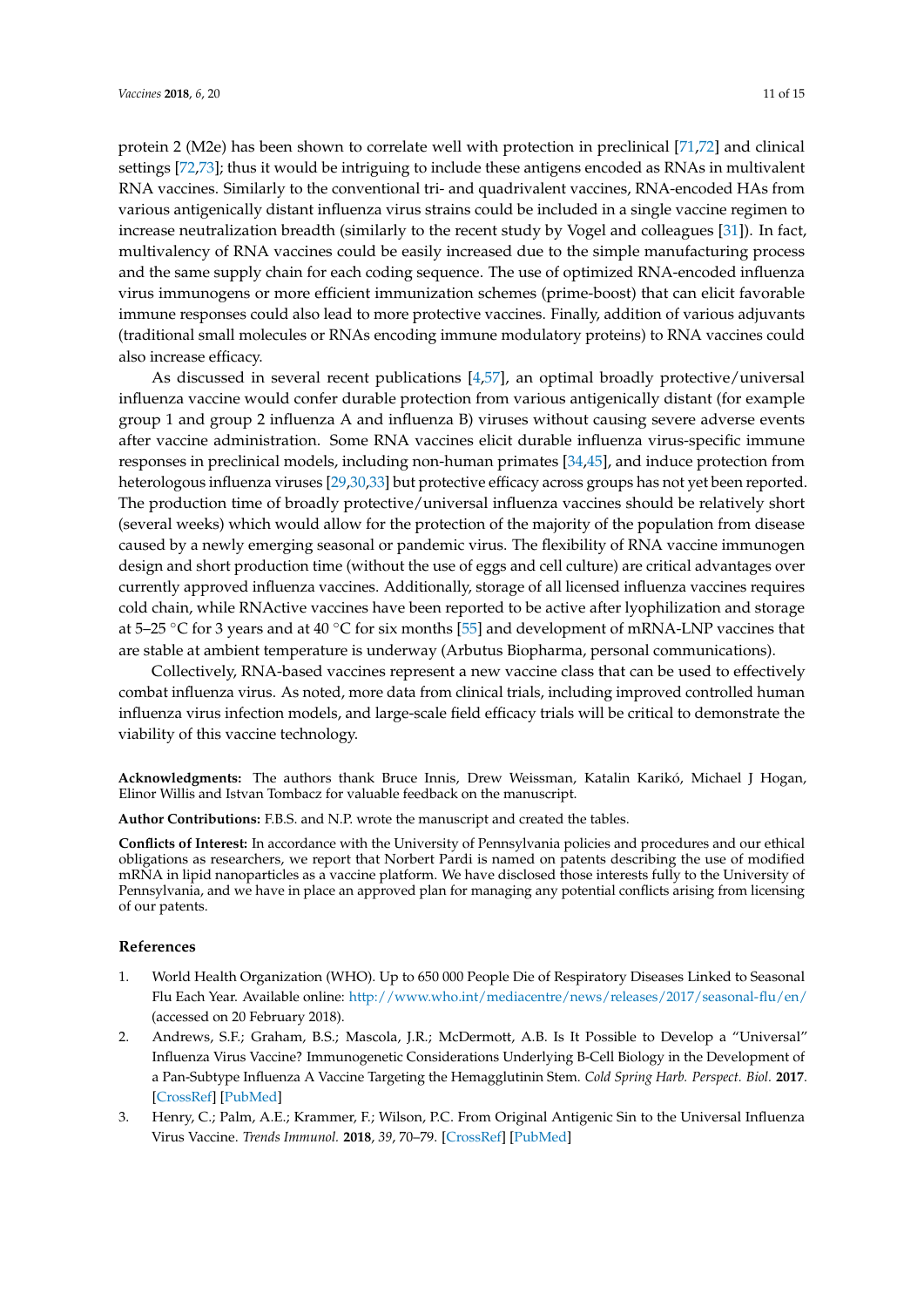- <span id="page-11-12"></span>4. Krammer, F.; Garcia-Sastre, A.; Palese, P. Is It Possible to Develop a "Universal" Influenza Virus Vaccine? Toward a Universal Influenza Virus Vaccine: Potential Target Antigens and Critical Aspects for Vaccine Development. *Cold Spring Harb. Perspect. Biol.* **2017**. [\[CrossRef\]](http://dx.doi.org/10.1101/cshperspect.a028845) [\[PubMed\]](http://www.ncbi.nlm.nih.gov/pubmed/28663209)
- 5. Altman, M.O.; Angeletti, D.; Yewdell, J.W. Antibody Immunodominance: The Key to Understanding Influenza Virus Antigenic Drift. *Viral Immunol.* **2018**. [\[CrossRef\]](http://dx.doi.org/10.1089/vim.2017.0129) [\[PubMed\]](http://www.ncbi.nlm.nih.gov/pubmed/29356618)
- <span id="page-11-0"></span>6. Halasa, N.B.; Gerber, M.A.; Chen, Q.; Wright, P.F.; Edwards, K.M. Safety and immunogenicity of trivalent inactivated influenza vaccine in infants. *J. Infect. Dis.* **2008**, *197*, 1448–1454. [\[CrossRef\]](http://dx.doi.org/10.1086/587643) [\[PubMed\]](http://www.ncbi.nlm.nih.gov/pubmed/18444800)
- <span id="page-11-1"></span>7. Martinon, F.; Krishnan, S.; Lenzen, G.; Magné, R.; Gomard, E.; Guillet, J.G.; Lévy, J.P.; Meulien, P. Induction of virus-specific cytotoxic T lymphocytes in vivo by liposome-entrapped mRNA. *Eur. J. Immunol.* **1993**, *23*, 1719–1722. [\[CrossRef\]](http://dx.doi.org/10.1002/eji.1830230749) [\[PubMed\]](http://www.ncbi.nlm.nih.gov/pubmed/8325342)
- 8. Boczkowski, D.; Nair, S.K.; Snyder, D.; Gilboa, E. Dendritic cells pulsed with RNA are potent antigen-presenting cells in vitro and in vivo. *J. Exp. Med.* **1996**, *184*, 465–472. [\[CrossRef\]](http://dx.doi.org/10.1084/jem.184.2.465) [\[PubMed\]](http://www.ncbi.nlm.nih.gov/pubmed/8760800)
- <span id="page-11-2"></span>9. Hoerr, I.; Obst, R.; Rammensee, H.G.; Jung, G. In vivo application of RNA leads to induction of specific cytotoxic T lymphocytes and antibodies. *Eur. J. Immunol.* **2000**, *30*, 1–7. [\[CrossRef\]](http://dx.doi.org/10.1002/1521-4141(200001)30:1<1::AID-IMMU1>3.0.CO;2-)
- <span id="page-11-3"></span>10. Pardi, N.; Hogan, M.J.; Porter, F.W.; Weissman, D. mRNA vaccines—A new era in vaccinology. *Nat. Rev. Drug Discov.* **2018**, *17*, 261–279. [\[CrossRef\]](http://dx.doi.org/10.1038/nrd.2017.243) [\[PubMed\]](http://www.ncbi.nlm.nih.gov/pubmed/29326426)
- <span id="page-11-4"></span>11. Fleeton, M.N.; Chen, M.; Berglund, P.; Rhodes, G.; Parker, S.E.; Murphy, M.; Atkins, G.J.; Liljeström, P. Self-replicative RNA vaccines elicit protection against influenza A virus, respiratory syncytial virus, and a tickborne encephalitis virus. *J. Infect. Dis.* **2001**, *183*, 1395–1398. [\[CrossRef\]](http://dx.doi.org/10.1086/319857) [\[PubMed\]](http://www.ncbi.nlm.nih.gov/pubmed/11294672)
- <span id="page-11-5"></span>12. Pardi, N.; Muramatsu, H.; Weissman, D.; Kariko, K. In vitro transcription of long RNA containing modified nucleosides. *Methods Mol. Biol.* **2013**, *969*, 29–42. [\[PubMed\]](http://www.ncbi.nlm.nih.gov/pubmed/23296925)
- <span id="page-11-6"></span>13. Kariko, K.; Muramatsu, H.; Welsh, F.A.; Ludwig, J.; Kato, H.; Akira, S.; Weissman, D. Incorporation of pseudouridine into mRNA yields superior nonimmunogenic vector with increased translational capacity and biological stability. *Mol. Ther.* **2008**, *16*, 1833–1840. [\[CrossRef\]](http://dx.doi.org/10.1038/mt.2008.200) [\[PubMed\]](http://www.ncbi.nlm.nih.gov/pubmed/18797453)
- 14. Gustafsson, C.; Govindarajan, S.; Minshull, J. Codon bias and heterologous protein expression. *Trends Biotechnol.* **2004**, *22*, 346–353. [\[CrossRef\]](http://dx.doi.org/10.1016/j.tibtech.2004.04.006) [\[PubMed\]](http://www.ncbi.nlm.nih.gov/pubmed/15245907)
- 15. Weissman, D.; Pardi, N.; Muramatsu, H.; Kariko, K. HPLC purification of in vitro transcribed long RNA. *Methods Mol. Biol.* **2013**, *969*, 43–54. [\[PubMed\]](http://www.ncbi.nlm.nih.gov/pubmed/23296926)
- 16. Andries, O.; Mc Cafferty, S.; De Smedt, S.C.; Weiss, R.; Sanders, N.N.; Kitada, T. N(1)-methylpseudouridine-incorporated mRNA outperforms pseudouridine-incorporated mRNA by providing enhanced protein expression and reduced immunogenicity in mammalian cell lines and mice. *J. Control. Release* **2015**, *217*, 337–344. [\[CrossRef\]](http://dx.doi.org/10.1016/j.jconrel.2015.08.051) [\[PubMed\]](http://www.ncbi.nlm.nih.gov/pubmed/26342664)
- 17. Kariko, K.; Buckstein, M.; Ni, H.; Weissman, D. Suppression of RNA recognition by Toll-like receptors: The impact of nucleoside modification and the evolutionary origin of RNA. *Immunity* **2005**, *23*, 165–175. [\[CrossRef\]](http://dx.doi.org/10.1016/j.immuni.2005.06.008) [\[PubMed\]](http://www.ncbi.nlm.nih.gov/pubmed/16111635)
- <span id="page-11-7"></span>18. Kariko, K.; Muramatsu, H.; Ludwig, J.; Weissman, D. Generating the optimal mRNA for therapy: HPLC purification eliminates immune activation and improves translation of nucleoside-modified, protein-encoding mRNA. *Nucleic Acids Res.* **2011**, *39*, e142. [\[CrossRef\]](http://dx.doi.org/10.1093/nar/gkr695) [\[PubMed\]](http://www.ncbi.nlm.nih.gov/pubmed/21890902)
- <span id="page-11-8"></span>19. Ross, J.; Sullivan, T.D. Half-lives of beta and gamma globin messenger RNAs and of protein synthetic capacity in cultured human reticulocytes. *Blood* **1985**, *66*, 1149–1154. [\[PubMed\]](http://www.ncbi.nlm.nih.gov/pubmed/4052630)
- 20. Holtkamp, S.; Kreiter, S.; Selmi, A.; Simon, P.; Koslowski, M.; Huber, C.; Türeci, Ö.; Sahin, U. Modification of antigen-encoding RNA increases stability, translational efficacy, and T-cell stimulatory capacity of dendritic cells. *Blood* **2006**, *108*, 4009–4017. [\[CrossRef\]](http://dx.doi.org/10.1182/blood-2006-04-015024) [\[PubMed\]](http://www.ncbi.nlm.nih.gov/pubmed/16940422)
- 21. Martin, S.A.; Paoletti, E.; Moss, B. Purification of mRNA guanylyltransferase and mRNA (guanine-7-) methyltransferase from vaccinia virions. *J. Biol. Chem.* **1975**, *250*, 9322–9329. [\[PubMed\]](http://www.ncbi.nlm.nih.gov/pubmed/1194286)
- <span id="page-11-9"></span>22. Stepinski, J.; Waddell, C.; Stolarski, R.; Darzynkiewicz, E.; Rhoads, R.E. Synthesis and properties of mRNAs containing the novel "anti-reverse" cap analogs 7-methyl(3'-O-methyl)GpppG and 7-methyl (3'-deoxy)GpppG. *RNA* 2001, 7, 1486-1495. [\[PubMed\]](http://www.ncbi.nlm.nih.gov/pubmed/11680853)
- <span id="page-11-10"></span>23. Kauffman, K.J.; Webber, M.J.; Anderson, D.G. Materials for non-viral intracellular delivery of messenger RNA therapeutics. *J. Control. Release* **2016**, *240*, 227–234. [\[CrossRef\]](http://dx.doi.org/10.1016/j.jconrel.2015.12.032) [\[PubMed\]](http://www.ncbi.nlm.nih.gov/pubmed/26718856)
- <span id="page-11-11"></span>24. Midoux, P.; Pichon, C. Lipid-based mRNA vaccine delivery systems. *Expert Rev. Vaccines* **2015**, *14*, 221–234. [\[CrossRef\]](http://dx.doi.org/10.1586/14760584.2015.986104) [\[PubMed\]](http://www.ncbi.nlm.nih.gov/pubmed/25540984)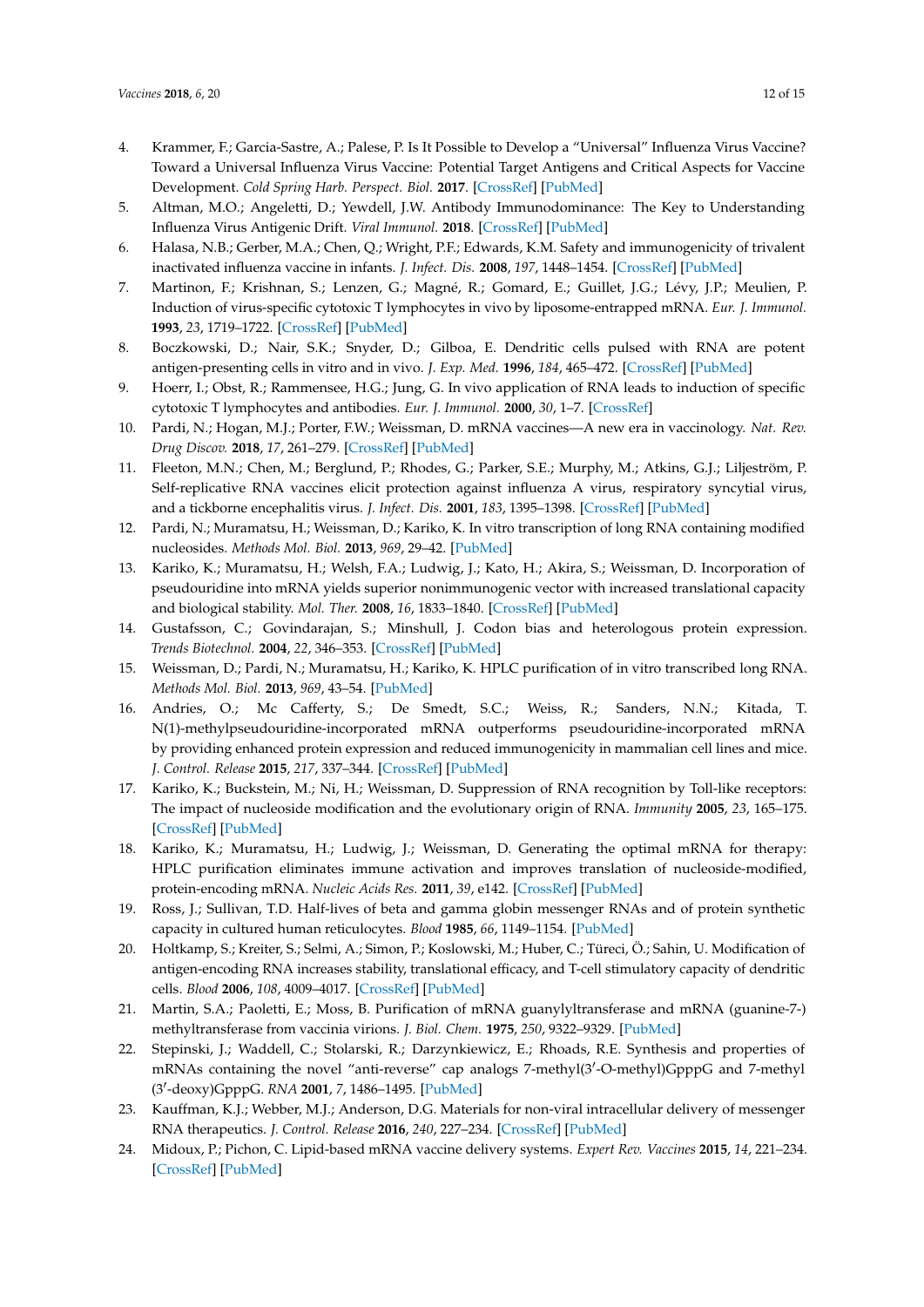- <span id="page-12-0"></span>25. Medina, J.; Boukhebza, H.; De Saint Jean, A.; Sodoyer, R.; Legastelois, I.; Moste, C. Optimization of influenza A vaccine virus by reverse genetic using chimeric HA and NA genes with an extended PR8 backbone. *Vaccine* **2015**, *33*, 4221–4227. [\[CrossRef\]](http://dx.doi.org/10.1016/j.vaccine.2015.06.112) [\[PubMed\]](http://www.ncbi.nlm.nih.gov/pubmed/26206270)
- <span id="page-12-16"></span>26. Zost, S.J.; Parkhouse, K.; Gumina, M.E.; Kim, K.; Perez, S.D.; Wilson, P.C.; Treanor, J.J.; Sant, A.J.; Cobey, S.; Hensley, S.E. Contemporary H3N2 influenza viruses have a glycosylation site that alters binding of antibodies elicited by egg-adapted vaccine strains. *Proc. Natl. Acad. Sci. USA* **2017**, *114*, 12578–12583. [\[CrossRef\]](http://dx.doi.org/10.1073/pnas.1712377114) [\[PubMed\]](http://www.ncbi.nlm.nih.gov/pubmed/29109276)
- <span id="page-12-1"></span>27. Wu, N.C.; Zost, S.J.; Thompson, A.J.; Oyen, D.; Nycholat, C.M.; McBride, R.; Paulson, J.C.; Hensley, S.E.; Wilson, I.A. A structural explanation for the low effectiveness of the seasonal influenza H3N2 vaccine. *PLoS Pathog.* **2017**, *13*, e1006682. [\[CrossRef\]](http://dx.doi.org/10.1371/journal.ppat.1006682) [\[PubMed\]](http://www.ncbi.nlm.nih.gov/pubmed/29059230)
- <span id="page-12-2"></span>28. Krammer, F.; Palese, P. Advances in the development of influenza virus vaccines. *Nat. Rev. Drug Discov.* **2015**, *14*, 167–182. [\[CrossRef\]](http://dx.doi.org/10.1038/nrd4529) [\[PubMed\]](http://www.ncbi.nlm.nih.gov/pubmed/25722244)
- <span id="page-12-3"></span>29. Magini, D.; Giovani, C.; Mangiavacchi, S.; Maccari, S.; Cecchi, R.; Ulmer, J.B.; De Gregorio, E.; Geall, A.J.; Brazzoli, M.; Bertholet, S. Self-Amplifying mRNA Vaccines Expressing Multiple Conserved Influenza Antigens Confer Protection against Homologous and Heterosubtypic Viral Challenge. *PLoS ONE* **2016**, *11*, e0161193. [\[CrossRef\]](http://dx.doi.org/10.1371/journal.pone.0161193) [\[PubMed\]](http://www.ncbi.nlm.nih.gov/pubmed/27525409)
- <span id="page-12-4"></span>30. Brazzoli, M.; Magini, D.; Bonci, A.; Buccato, S.; Giovani, C.; Kratzer, R.; Zurli, V.; Mangiavacchi, S.; Casini, D.; Brito, L.M.; et al. Induction of Broad-Based Immunity and Protective Efficacy by Self-amplifying mRNA Vaccines Encoding Influenza Virus Hemagglutinin. *J. Virol.* **2015**, *90*, 332–344. [\[CrossRef\]](http://dx.doi.org/10.1128/JVI.01786-15) [\[PubMed\]](http://www.ncbi.nlm.nih.gov/pubmed/26468547)
- <span id="page-12-5"></span>31. Vogel, A.B.; Lambert, L.; Kinnear, E.; Busse, D.; Erbar, S.; Reuter, K.C.; Wicke, L.; Perkovic, M.; Beissert, T.; Haas, H.; et al. Self-Amplifying RNA Vaccines Give Equivalent Protection against Influenza to mRNA Vaccines but at Much Lower Doses. *Mol. Ther.* **2017**, *26*, 446–455. [\[CrossRef\]](http://dx.doi.org/10.1016/j.ymthe.2017.11.017) [\[PubMed\]](http://www.ncbi.nlm.nih.gov/pubmed/29275847)
- <span id="page-12-6"></span>32. Chahal, J.S.; Khan, O.F.; Cooper, C.L.; McPartlan, J.S.; Tsosie, J.K.; Tilley, L.D.; Sidik, S.M.; Lourido, S.; Langer, R.; Bavari, S.; et al. Dendrimer-RNA nanoparticles generate protective immunity against lethal Ebola, H1N1 influenza, and Toxoplasma gondii challenges with a single dose. *Proc. Natl. Acad. Sci. USA* **2016**, *113*, E4133–E4142. [\[CrossRef\]](http://dx.doi.org/10.1073/pnas.1600299113) [\[PubMed\]](http://www.ncbi.nlm.nih.gov/pubmed/27382155)
- <span id="page-12-7"></span>33. Petsch, B.; Schnee, M.; Vogel, A.B.; Lange, E.; Hoffmann, B.; Voss, D.; Schlake, T.; Thess, A.; Kallen, K.J.; Stitz, L.; et al. Protective efficacy of in vitro synthesized, specific mRNA vaccines against influenza A virus infection. *Nat. Biotechnol.* **2012**, *30*, 1210–1216. [\[CrossRef\]](http://dx.doi.org/10.1038/nbt.2436) [\[PubMed\]](http://www.ncbi.nlm.nih.gov/pubmed/23159882)
- <span id="page-12-8"></span>34. Bahl, K.; Senn, J.J.; Yuzhakov, O.; Bulychev, A.; Brito, L.A.; Hassett, K.J.; Laska, M.E.; Smith, M.; Almarsson, Ö.; Thompson, J.; et al. Preclinical and Clinical Demonstration of Immunogenicity by mRNA Vaccines against H10N8 and H7N9 Influenza Viruses. *Mol. Ther.* **2017**, *25*, 1316–1327. [\[CrossRef\]](http://dx.doi.org/10.1016/j.ymthe.2017.03.035) [\[PubMed\]](http://www.ncbi.nlm.nih.gov/pubmed/28457665)
- <span id="page-12-9"></span>35. Perri, S.; Greer, C.E.; Thudium, K.; Doe, B.; Legg, H.; Liu, H.; Romero, R.E.; Tang, Z.; Bin, Q.; Dubensky, T.W.; et al. An alphavirus replicon particle chimera derived from venezuelan equine encephalitis and sindbis viruses is a potent gene-based vaccine delivery vector. *J. Virol.* **2003**, *77*, 10394–10403. [\[CrossRef\]](http://dx.doi.org/10.1128/JVI.77.19.10394-10403.2003) [\[PubMed\]](http://www.ncbi.nlm.nih.gov/pubmed/12970424)
- <span id="page-12-10"></span>36. Brito, L.A.; Kommareddy, S.; Maione, D.; Uematsu, Y.; Giovani, C.; Scorza, F.B.; Otten, G.R.; Yu, D.; Mandl, C.W.; Mason, P.W.; et al. Self-amplifying mRNA vaccines. *Adv. Genet.* **2015**, *89*, 179–233. [\[PubMed\]](http://www.ncbi.nlm.nih.gov/pubmed/25620012)
- <span id="page-12-11"></span>37. Hekele, A.; Bertholet, S.; Archer, J.; Gibson, D.G.; Palladino, G.; Brito, L.A.; Otten, G.R.; Brazzoli, M.; Buccato, S.; Bonci, A.; et al. Rapidly produced SAM® vaccine against H7N9 influenza is immunogenic in mice. *Emerg. Microbes Infect.* **2013**, *2*, e52. [\[CrossRef\]](http://dx.doi.org/10.1038/emi.2013.54) [\[PubMed\]](http://www.ncbi.nlm.nih.gov/pubmed/26038486)
- <span id="page-12-12"></span>38. McCullough, K.C.; Bassi, I.; Milona, P.; Suter, R.; Thomann-Harwood, L.; Englezou, P.; Démoulins, T.; Ruggli, N. Self-replicating Replicon-RNA Delivery to Dendritic Cells by Chitosan-nanoparticles for Translation In Vitro and In Vivo. *Mol. Ther. Nucleic Acids* **2014**, *3*, e173. [\[CrossRef\]](http://dx.doi.org/10.1038/mtna.2014.24) [\[PubMed\]](http://www.ncbi.nlm.nih.gov/pubmed/25004099)
- <span id="page-12-13"></span>39. Démoulins, T.; Milona, P.; Englezou, P.C.; Ebensen, T.; Schulze, K.; Suter, R.; Pichon, C.; Midoux, P.; Guzmán, C.A.; Ruggli, N.; et al. Polyethylenimine-based polyplex delivery of self-replicating RNA vaccines. *Nanomedicine* **2016**, *12*, 711–722. [\[CrossRef\]](http://dx.doi.org/10.1016/j.nano.2015.11.001) [\[PubMed\]](http://www.ncbi.nlm.nih.gov/pubmed/26592962)
- <span id="page-12-14"></span>40. Kallen, K.J.; Heidenreich, R.; Schnee, M.; Petsch, B.; Schlake, T.; Thess, A.; Baumhof, P.; Scheel, B.; Koch, S.D.; Fotin-Mleczek, M. A novel, disruptive vaccination technology: Self-adjuvanted RNActive® vaccines. *Hum. Vaccines Immunother.* **2013**, *9*, 2263–2276. [\[CrossRef\]](http://dx.doi.org/10.4161/hv.25181) [\[PubMed\]](http://www.ncbi.nlm.nih.gov/pubmed/23921513)
- <span id="page-12-15"></span>41. Schnee, M.; Vogel, A.B.; Voss, D.; Petsch, B.; Baumhof, P.; Kramps, T.; Stitz, L. An mRNA Vaccine Encoding Rabies Virus Glycoprotein Induces Protection against Lethal Infection in Mice and Correlates of Protection in Adult and Newborn Pigs. *PLoS Negl. Trop. Dis.* **2016**, *10*, e0004746. [\[CrossRef\]](http://dx.doi.org/10.1371/journal.pntd.0004746) [\[PubMed\]](http://www.ncbi.nlm.nih.gov/pubmed/27336830)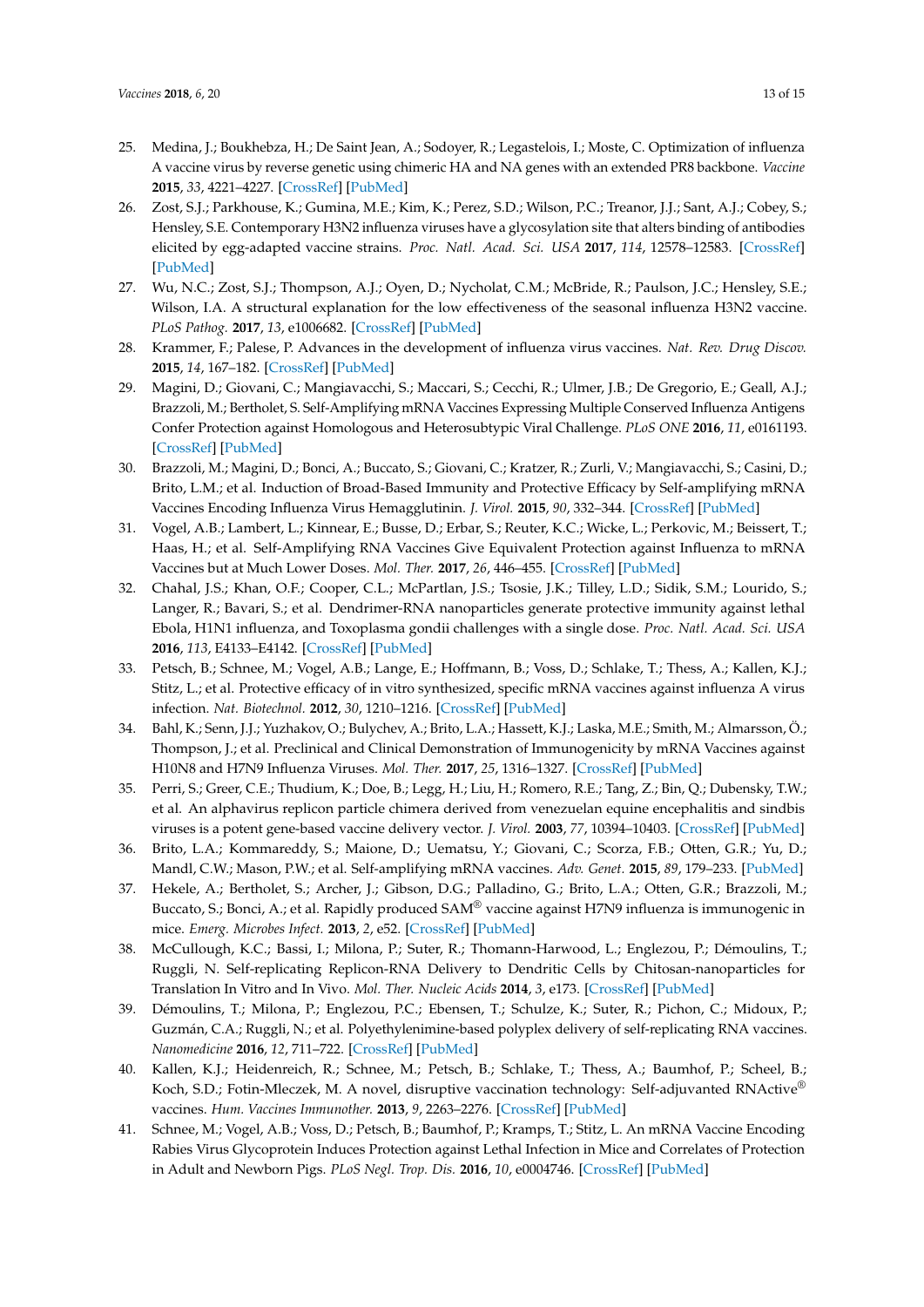- <span id="page-13-0"></span>42. Kranz, L.M.; Diken, M.; Haas, H.; Kreiter, S.; Loquai, C.; Reuter, K.C.; Meng, M.; Fritz, D.; Vascotto, F.; Hefesha, H.; et al. Systemic RNA delivery to dendritic cells exploits antiviral defence for cancer immunotherapy. *Nature* **2016**, *534*, 396–401. [\[CrossRef\]](http://dx.doi.org/10.1038/nature18300) [\[PubMed\]](http://www.ncbi.nlm.nih.gov/pubmed/27281205)
- <span id="page-13-1"></span>43. Kanasty, R.; Dorkin, J.R.; Vegas, A.; Anderson, D. Delivery materials for siRNA therapeutics. *Nat. Mater.* **2013**, *12*, 967–977. [\[CrossRef\]](http://dx.doi.org/10.1038/nmat3765) [\[PubMed\]](http://www.ncbi.nlm.nih.gov/pubmed/24150415)
- <span id="page-13-2"></span>44. Thess, A.; Grund, S.; Mui, B.L.; Hope, M.J.; Baumhof, P.; Fotin-Mleczek, M.; Schlake, T. Sequence-engineered mRNA Without Chemical Nucleoside Modifications Enables an Effective Protein Therapy in Large Animals. *Mol. Ther.* **2015**, *23*, 1456–1464. [\[CrossRef\]](http://dx.doi.org/10.1038/mt.2015.103) [\[PubMed\]](http://www.ncbi.nlm.nih.gov/pubmed/26050989)
- <span id="page-13-3"></span>45. Lutz, J.; Lazzaro, S.; Habbeddine, M.; Schmidt, K.E.; Baumhof, P.; Mui, B.L.; Tam, Y.K.; Madden, T.D.; Hope, M.J.; Heidenreich, R.; et al. Unmodified mRNA in LNPs constitutes a competitive technology for prophylactic vaccines. *NPJ Vaccines* **2017**, *2*, 29. [\[CrossRef\]](http://dx.doi.org/10.1038/s41541-017-0032-6) [\[PubMed\]](http://www.ncbi.nlm.nih.gov/pubmed/29263884)
- <span id="page-13-4"></span>46. Meyer, M.; Huang, E.; Yuzhakov, O.; Ramanathan, P.; Ciaramella, G.; Bukreyev, A. Modified mRNA-Based Vaccines Elicit Robust Immune Responses and Protect Guinea Pigs From Ebola Virus Disease. *J. Infect. Dis.* **2018**, *217*, 451–455. [\[CrossRef\]](http://dx.doi.org/10.1093/infdis/jix592) [\[PubMed\]](http://www.ncbi.nlm.nih.gov/pubmed/29281112)
- 47. Pardi, N.; Hogan, M.J.; Pelc, R.S.; Muramatsu, H.; Andersen, H.; DeMaso, C.R.; Dowd, K.A.; Sutherland, L.L.; Scearce, R.M.; Parks, R.; et al. Zika virus protection by a single low-dose nucleoside-modified mRNA vaccination. *Nature* **2017**, *543*, 248–251. [\[CrossRef\]](http://dx.doi.org/10.1038/nature21428) [\[PubMed\]](http://www.ncbi.nlm.nih.gov/pubmed/28151488)
- <span id="page-13-5"></span>48. Richner, J.M.; Himansu, S.; Dowd, K.A.; Butler, S.L.; Salazar, V.; Fox, J.M.; Julander, J.G.; Tang, W.W.; Shresta, S.; Pierson, T.C.; et al. Modified mRNA Vaccines Protect against Zika Virus Infection. *Cell* **2017**, *168*, 1114–1125. [\[CrossRef\]](http://dx.doi.org/10.1016/j.cell.2017.02.017) [\[PubMed\]](http://www.ncbi.nlm.nih.gov/pubmed/28222903)
- <span id="page-13-6"></span>49. Liang, F.; Lindgren, G.; Lin, A.; Thompson, E.A.; Ols, S.; Röhss, J.; John, S.; Hassett, K.; Yuzhakov, O.; Bahl, K.; et al. Efficient Targeting and Activation of Antigen-Presenting Cells In Vivo after Modified mRNA Vaccine Administration in Rhesus Macaques. *Mol. Ther.* **2017**, *25*, 2635–2647. [\[CrossRef\]](http://dx.doi.org/10.1016/j.ymthe.2017.08.006) [\[PubMed\]](http://www.ncbi.nlm.nih.gov/pubmed/28958578)
- 50. Lin, A.; Liang, F.; Thompson, E.A.; Vono, M.; Ols, S.; Lindgren, G.; Hassett, K.; Salter, H.; Ciaramella, G.; Loré, K. Rhesus Macaque Myeloid-Derived Suppressor Cells Demonstrate T Cell Inhibitory Functions and Are Transiently Increased after Vaccination. *J. Immunol.* **2018**, *200*, 286–294. [\[CrossRef\]](http://dx.doi.org/10.4049/jimmunol.1701005) [\[PubMed\]](http://www.ncbi.nlm.nih.gov/pubmed/29180488)
- <span id="page-13-7"></span>51. Lindgren, G.; Ols, S.; Liang, F.; Thompson, E.; Lin, A.; Hellgren, F.; Bahl, K.; John, S.; Yuzhakov, O.; Hassett, K.; et al. Induction of Robust B Cell Responses after Influenza mRNA Vaccination Is Accompanied by Circulating Hemagglutinin-Specific ICOS+ PD-1+ CXCR3+ T Follicular Helper Cells. *Front. Immunol.* **2017**, *8*, 1539. [\[CrossRef\]](http://dx.doi.org/10.3389/fimmu.2017.01539) [\[PubMed\]](http://www.ncbi.nlm.nih.gov/pubmed/29181005)
- <span id="page-13-8"></span>52. Berlanda Scorza, F. Advancing new vaccines against pandemic influenza in low-resource countries. *Vaccine* **2017**, *35*, 5397–5402. [\[CrossRef\]](http://dx.doi.org/10.1016/j.vaccine.2017.03.094) [\[PubMed\]](http://www.ncbi.nlm.nih.gov/pubmed/28410815)
- 53. Keitel, W.A.; Campbell, J.D.; Treanor, J.J.; Walter, E.B.; Patel, S.M.; He, F.; Noah, D.L.; Hill, H. Safety and immunogenicity of an inactivated influenza A/H5N1 vaccine given with or without aluminum hydroxide to healthy adults: Results of a phase I-II randomized clinical trial. *J. Infect. Dis.* **2008**, *198*, 1309–1316. [\[CrossRef\]](http://dx.doi.org/10.1086/592172) [\[PubMed\]](http://www.ncbi.nlm.nih.gov/pubmed/18808338)
- <span id="page-13-9"></span>54. Wong, S.S.; DeBeauchamp, J.; Zanin, M.; Sun, Y.; Tang, L.; Webby, R. H5N1 influenza vaccine induces a less robust neutralizing antibody response than seasonal trivalent and H7N9 influenza vaccines. *NPJ Vaccines* **2017**, *2*, 16. [\[CrossRef\]](http://dx.doi.org/10.1038/s41541-017-0017-5) [\[PubMed\]](http://www.ncbi.nlm.nih.gov/pubmed/29263872)
- <span id="page-13-10"></span>55. Alberer, M.; Gnad-Vogt, U.; Hong, H.S.; Mehr, K.T.; Backert, L.; Finak, G.; Gottardo, R.; Bica, M.A.; Garofano, A.; Koch, S.D.; et al. Safety and immunogenicity of a mRNA rabies vaccine in healthy adults: An open-label, non-randomised, prospective, first-in-human phase 1 clinical trial. *Lancet* **2017**, *390*, 1511–1520. [\[CrossRef\]](http://dx.doi.org/10.1016/S0140-6736(17)31665-3)
- <span id="page-13-11"></span>56. Mass General News. Mass. Available online: [http://www.massgeneral.org/News/pressrelease.aspx?id=](http://www.massgeneral.org/News/pressrelease.aspx?id=1816) [1816](http://www.massgeneral.org/News/pressrelease.aspx?id=1816) (accessed on 20 February 2018).
- <span id="page-13-12"></span>57. Paules, C.I.; Marston, H.D.; Eisinger, R.W.; Baltimore, D.; Fauci, A.S. The Pathway to a Universal Influenza Vaccine. *Immunity* **2017**, *47*, 599–603. [\[CrossRef\]](http://dx.doi.org/10.1016/j.immuni.2017.09.007) [\[PubMed\]](http://www.ncbi.nlm.nih.gov/pubmed/29045889)
- <span id="page-13-13"></span>58. World Health Organization (WHO). *WHO Preferred Product Characteristics for Next-Generation Influenza Vaccines*. Available online: [http://www.who.int/immunization/documents/ISBN\\_978-92-4-151246-6/en/](http://www.who.int/immunization/documents/ISBN_978-92-4-151246-6/en/) (accessed on February 20 2018).